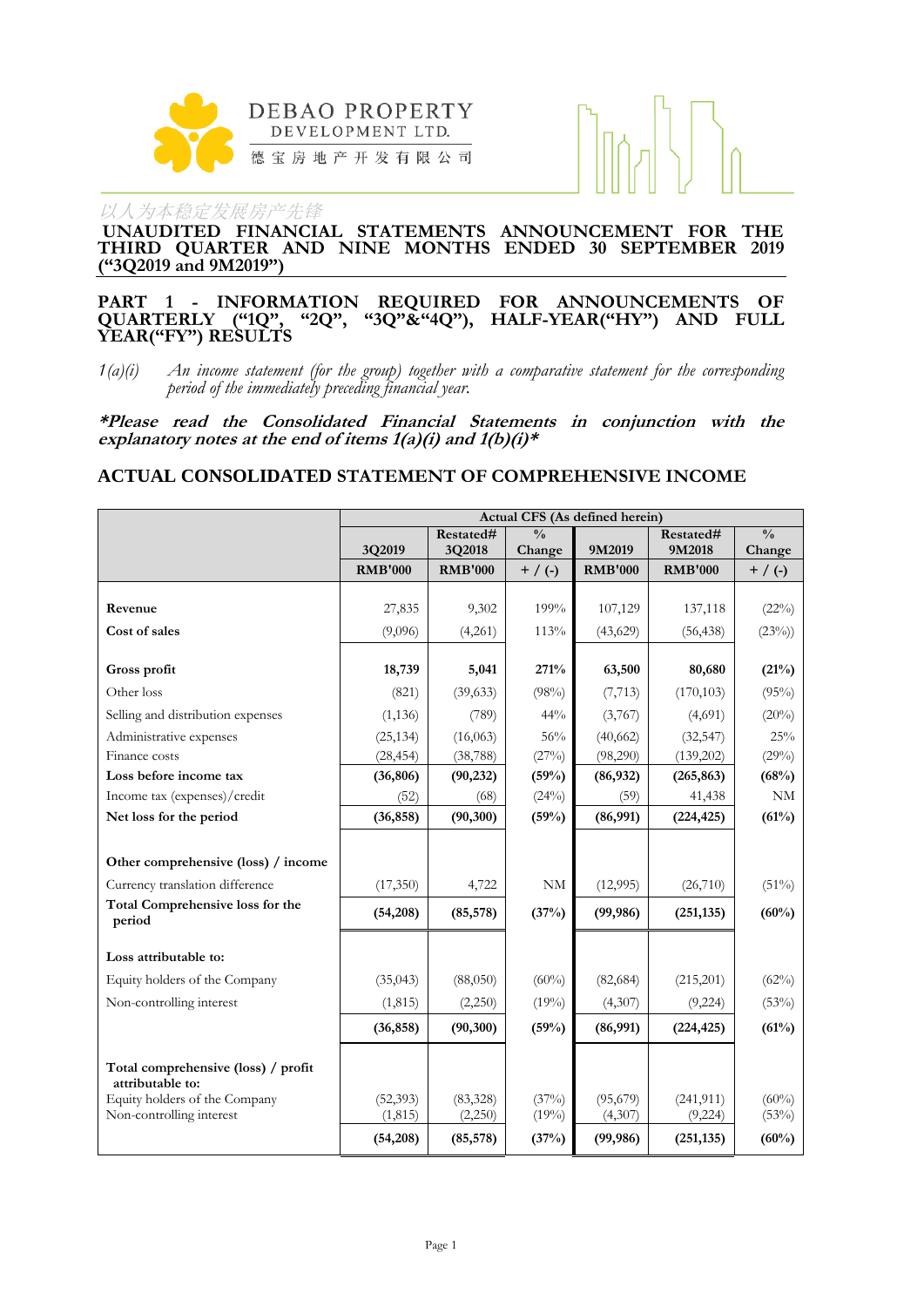



*1(a)(i) An income statement (for the group) together with a comparative statement for the corresponding period of the immediately preceding financial year (continued).*

# **PROFORMA CONSOLIDATED STATEMENT OF COMPREHENSIVE INCOME**

|                                                           | Proforma CFS (As defined herein) |                      |                         |                     |                       |                         |  |  |
|-----------------------------------------------------------|----------------------------------|----------------------|-------------------------|---------------------|-----------------------|-------------------------|--|--|
|                                                           | 3Q2019                           | (Restated)<br>3Q2018 | $\frac{0}{0}$<br>Change | 9M2019              | (Restated)<br>9M2018  | $\frac{0}{0}$<br>Change |  |  |
|                                                           | <b>RMB'000</b>                   | <b>RMB'000</b>       | $+ / ( - )$             | <b>RMB'000</b>      | <b>RMB'000</b>        | $+$ / (-)               |  |  |
|                                                           |                                  |                      |                         |                     |                       |                         |  |  |
| Revenue                                                   | 27,835                           | 9,302                | 199%                    | 107,129             | 137,118               | (22%)                   |  |  |
| Cost of sales                                             | (9,096)                          | (4,261)              | 113%                    | (43,629)            | (56, 438)             | (23%)                   |  |  |
| Gross profit                                              | 18,739                           | 5,041                | 271%                    | 63,500              | 80,680                | (21%)                   |  |  |
| Other loss                                                | (821)                            | (39, 633)            | (98%)                   | (7, 713)            | (170, 103)            | (95%)                   |  |  |
| Selling and distribution expenses                         | (1, 136)                         | (789)                | 44%                     | (3,767)             | (4,691)               | (20%)                   |  |  |
| Administrative and other expenses                         | (25, 134)                        | (16,063)             | 56%                     | (40, 662)           | (32, 547)             | 25%                     |  |  |
| Finance costs                                             | (28, 454)                        | (38, 788)            | (27%)                   | (98,290)            | (139,202)             | (29%)                   |  |  |
| Loss before income tax                                    | (36, 806)                        | (90, 232)            | (59%)                   | (86, 932)           | (265, 863)            | (68%)                   |  |  |
| Income tax expenses                                       | (52)                             | (68)                 | (24%)                   | (59)                | 41,438                | NM                      |  |  |
| Net loss for the period                                   | (36, 858)                        | (90, 300)            | (59%)                   | (86,991)            | (224, 425)            | (61%)                   |  |  |
|                                                           |                                  |                      |                         |                     |                       |                         |  |  |
| Other comprehensive (loss)/income                         |                                  |                      |                         |                     |                       |                         |  |  |
| Currency translation difference                           | (17,350)                         | 4,722                | NM                      | (12,995)            | (26,710)              | $(51\%)$                |  |  |
| Total Comprehensive loss for the<br>period                | (54,208)                         | (85, 578)            | (37%)                   | (99, 986)           | (251, 135)            | (60%)                   |  |  |
| Loss attributable to:                                     |                                  |                      |                         |                     |                       |                         |  |  |
| Equity holders of the Company                             | (35, 043)                        | (88,050)             | $(60\%)$                | (82, 684)           | (215,201)             | (62%)                   |  |  |
| Non-controlling interest                                  | (1, 815)                         | (2,250)              | (19%)                   | (4,307)             | (9, 224)              | (53%)                   |  |  |
|                                                           | (36, 858)                        | (90, 300)            | (59%)                   | (86,991)            | (224, 425)            | (61%)                   |  |  |
| Total comprehensive (loss)/profit<br>attributable to:     |                                  |                      |                         |                     |                       |                         |  |  |
| Equity holders of the Company<br>Non-controlling interest | (52, 393)<br>(1, 815)            | (83, 328)<br>(2,250) | (37%)<br>(19%)          | (95,679)<br>(4,307) | (241, 911)<br>(9,224) | $(60\%)$<br>(53%)       |  |  |
|                                                           | (54, 208)                        | (85, 578)            | (37%)                   | (99, 986)           | (251, 135)            | (60%)                   |  |  |

# In adopting Singapore Financial Reporting Standards (International) ("**SFRS(I)**") with effect from 1 January 2018, the Group is required to apply all of the specific transition requirements in SFRS(I) 1 First-time Adoption of SFRS(1). Under SFRS(I) 1, these financial statements are required to be prepared using accounting policies that comply with SFRS(I) effective as at 31 December 2018 and the comparatives for FY2017 and thus, the opening balance of FY2018 has been restated.

NM = Not meaningful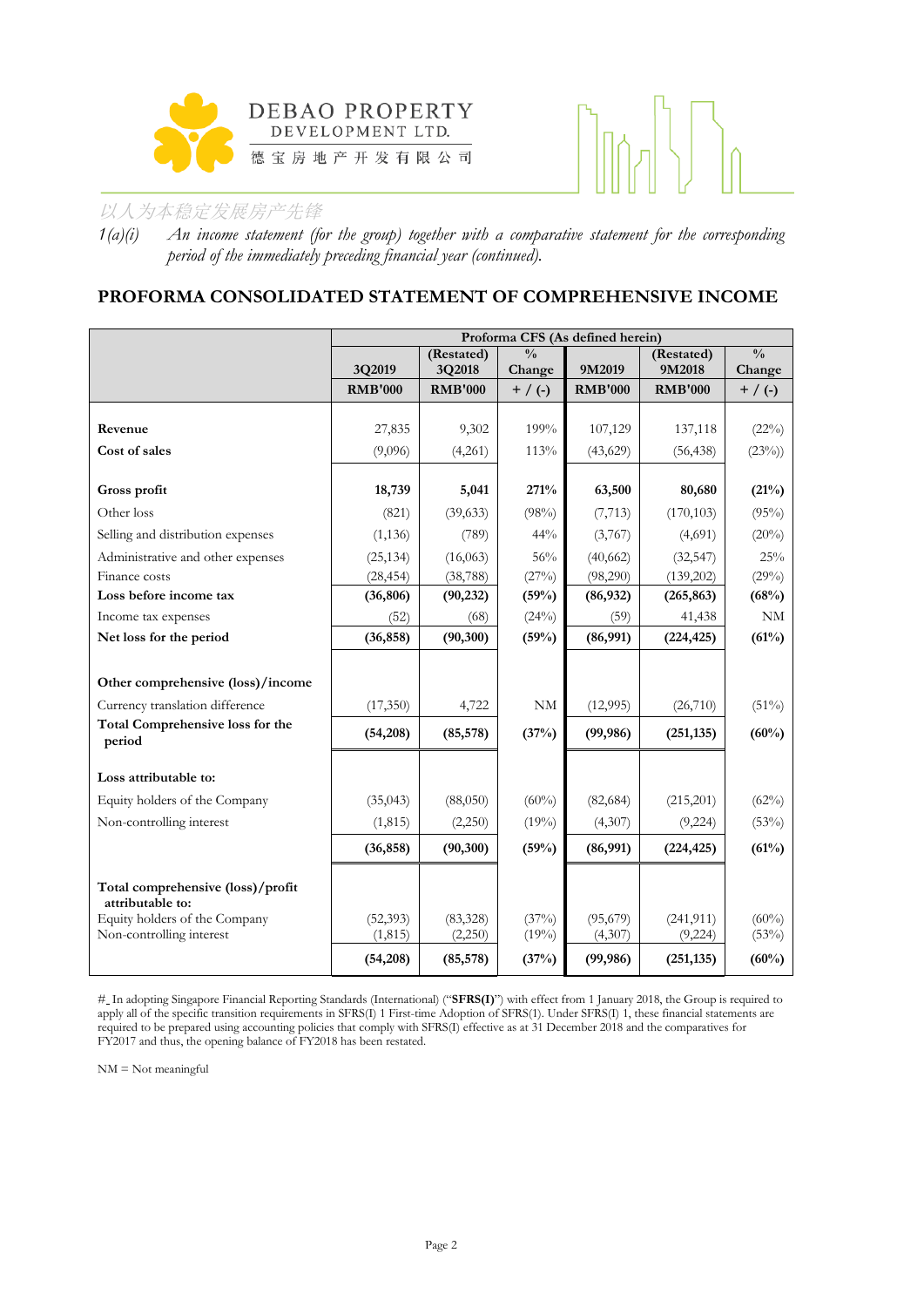



*1(a)(i) An income statement (for the group) together with a comparative statement for the corresponding period of the immediately preceding financial year (continued).*

# Explanatory Notes:

As a result of the restructuring exercise of our Company and its subsidiaries (the "**Group**") (the "**Restructuring Exercise**") for the purpose of the Company's listing on the SGX-ST (the "**Invitation**"), common control over our operating subsidiaries in the People's Republic of China ("**PRC**") by our shareholders prior to the Invitation could not be established from the start of 1 January 2006 due to changes in legal ownership of our operating subsidiaries.

Please refer to the section titled "*Restructuring Exercise*" in our Prospectus dated 31 March 2010 (the "**Prospectus**") for more details on the Restructuring Exercise.

The application of the purchase method under the Singapore Financial Reporting Standards 103 (the "**SFRS 103**") for the acquisition of the PRC subsidiaries by our Group requires, *inter alia*, the development properties and property held for sale by the respective PRC subsidiary to be recorded at fair value at the respective dates of acquisition by our Group.

As a result, our gross profits and earnings for the third quarter and nine months ended 30 September 2018("9M2018) and for the third quarter and nine months ended 30 September 2019 ("9M2019), as well as future financial periods/years based on the Actual Consolidated Financial Statements (as defined in the Prospectus) may be lower than those that would be prepared under the Proforma Consolidated Financial Statements (as defined in the Prospectus).

Please refer to the risk factor titled "*Our gross profits and earnings for FY2009 and future financial periods/years based on the Actual Consolidated Financial Statements would be lower than those that would be prepared under the Proforma Consolidated Financial Statements mainly due to fair value adjustments to our future cost of property development sales in the Actual Consolidated Financial Statements as a result of application of Singapore Financial Reporting Standards 103 – Business Combinations ("SFRS 103")*" in the Prospectus for more details.

Accordingly, besides the unaudited consolidated financial statements for 3Q2018, 9M2018, 3Q2019 and 9M2019 (the "**Actual Consolidated Financial Statements**" or "**Actual CFS**"), our Company had also prepared the proforma consolidated financial statements for 3Q2018 and 3Q2019 (the "**Proforma Consolidated Financial Statements**" or "**Proforma CFS**") **for illustrative purposes only**, based on certain assumptions and after making certain adjustments to show what the financial results of our Group would have been, if it had been in place since 1 January 2006.

Notwithstanding the above, such notional accounting adjustments (the **"Notional Adjustment"**) have no bearing on the operating cash flow or the cash position of our Group.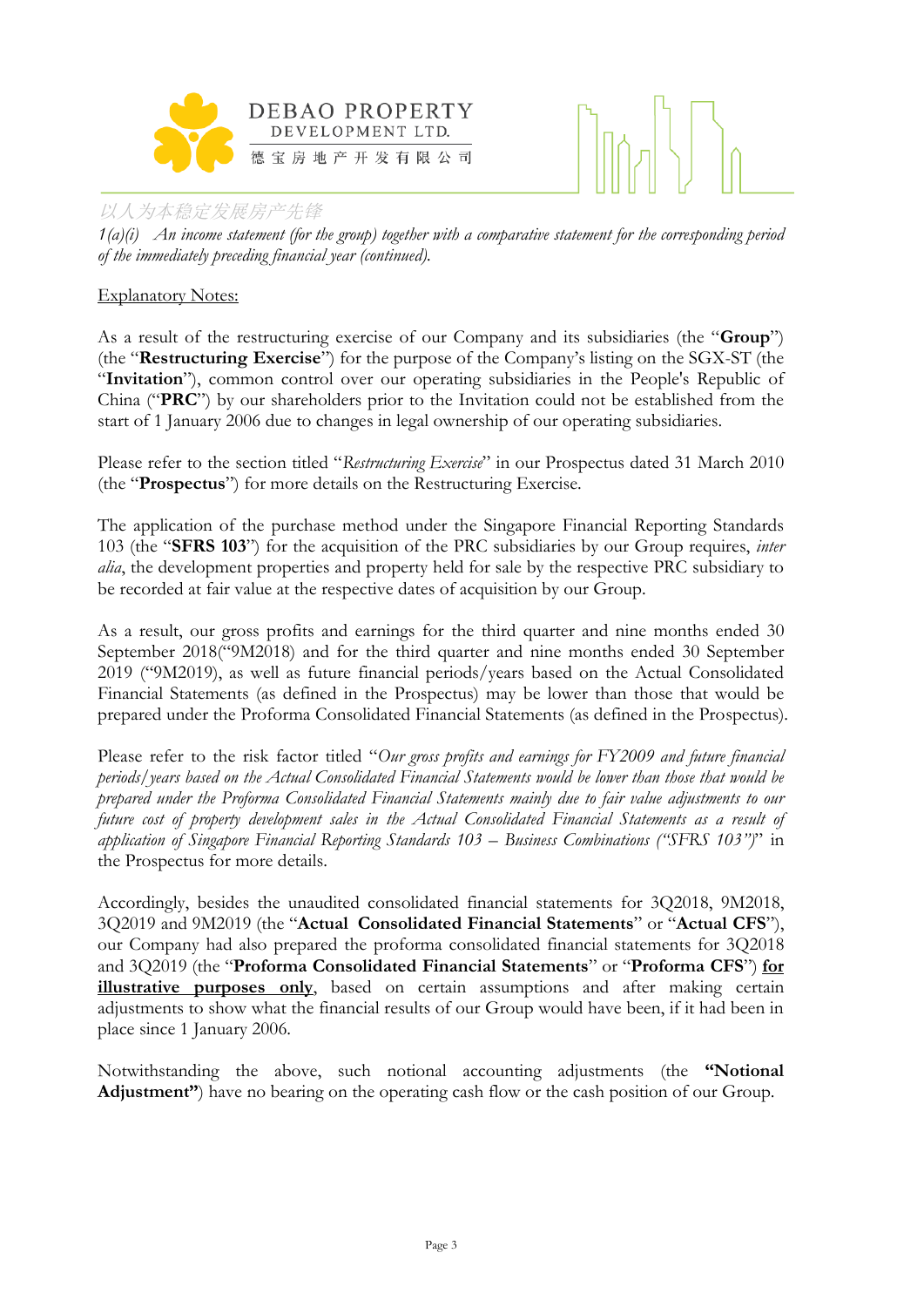

# 

# 以人为本稳定发展房产先锋

*1(a)(ii) Profit before income tax is arrived at after charging/(crediting):*

|                                                             |                          | <b>Actual Consolidated Statement of Comprehensive Income</b> |            |                |                      |           |
|-------------------------------------------------------------|--------------------------|--------------------------------------------------------------|------------|----------------|----------------------|-----------|
|                                                             | 3Q2019                   | (Restated)<br>3Q2018                                         | $%$ Change | 9M2019         | (Restated)<br>9M2018 | % Change  |
|                                                             | <b>RMB'000</b>           | <b>RMB'000</b>                                               | $+$ / (-)  | <b>RMB'000</b> | <b>RMB'000</b>       | $+$ / (-) |
| Depreciation                                                | 237                      | 1,260                                                        | (82%)      | 710            | 2,375                | (70%)     |
| Interest expense                                            | 28,454                   | 38,788                                                       | (27%)      | 98,290         | 139,202              | (29%)     |
| Interest income                                             | (289)                    | (52)                                                         | 456%       | (1,261)        | (774)                | 63%       |
| for<br>Impairment<br>non-current<br>assets<br>held-for-sale | $\overline{\phantom{0}}$ | (47)                                                         | $(100\%)$  |                | (3,325)              | $(100\%)$ |
| Exchange $(gain)/loss$                                      | (18, 011)                | 4,712                                                        | NΜ         | (12, 995)      | (26,709)             | $(51\%)$  |

|                                                             |                | <b>Actual Consolidated Statement of Comprehensive Income</b> |            |                |                      |            |
|-------------------------------------------------------------|----------------|--------------------------------------------------------------|------------|----------------|----------------------|------------|
|                                                             | 3Q2019         | (Restated)<br>3Q2018                                         | $%$ Change | 9M2019         | (Restated)<br>9M2018 | $%$ Change |
|                                                             | <b>RMB'000</b> | <b>RMB'000</b>                                               | $+$ / (-)  | <b>RMB'000</b> | <b>RMB'000</b>       | $+$ / (-)  |
| Depreciation                                                | 237            | 1,260                                                        | (82%)      | 710            | 2,375                | (70%)      |
| Interest expense                                            | 28,454         | 38,788                                                       | (27%)      | 98,290         | 139,202              | (29%)      |
| Interest income                                             | (289)          | (52)                                                         | 456%       | (1,261)        | (774)                | 63%        |
| Impairment<br>for<br>non-current<br>assets<br>held-for-sale |                | (47)                                                         | $(100\%)$  |                | (3,325)              | $(100\%)$  |
| Exchange (gain)/loss                                        | (18, 011)      | 4,712                                                        | NM         | 12,995         | 26,709               | 51%        |

NM = Not meaningful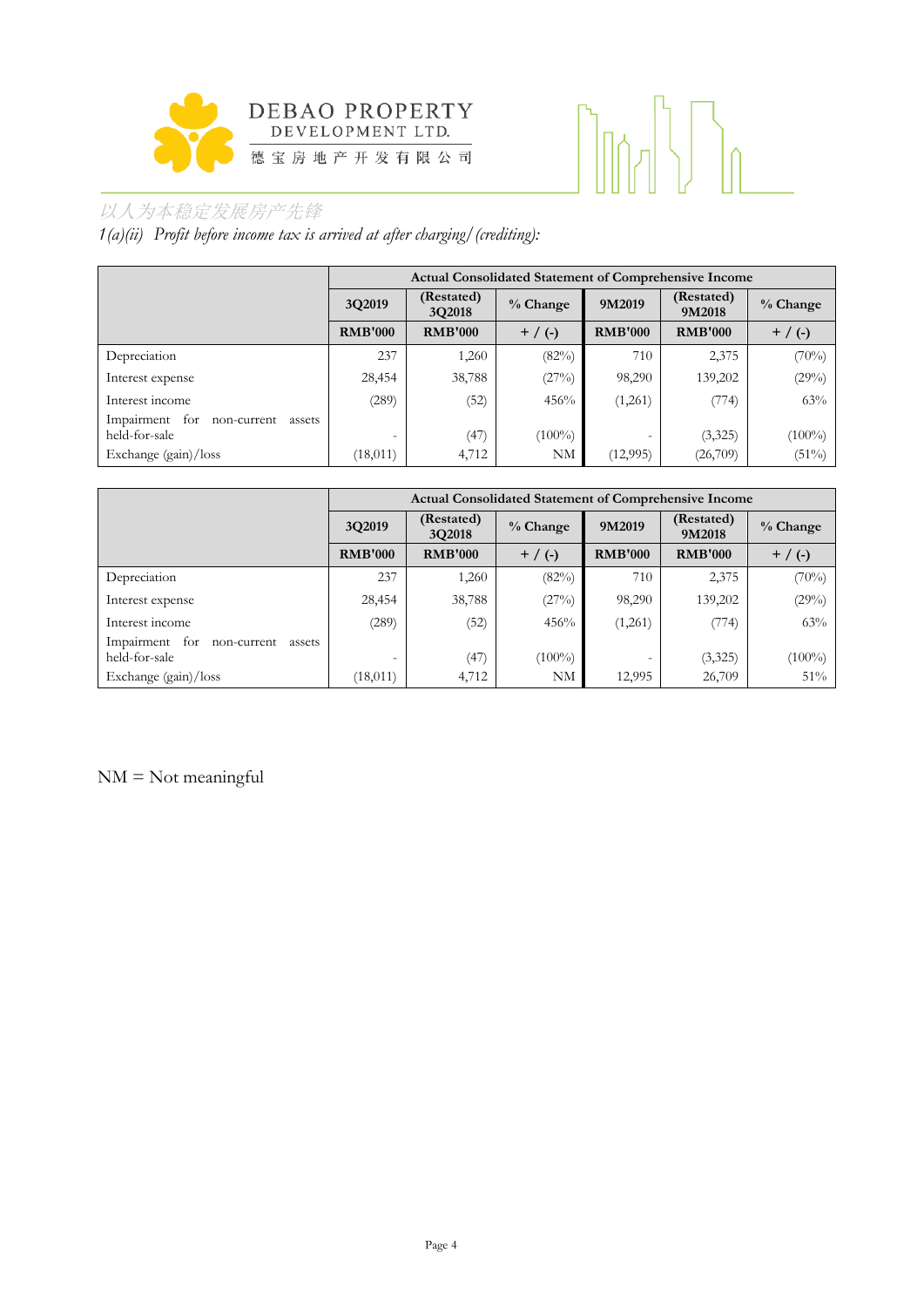



*1(b)(i) A balance sheet (for the issuer and group) together with a comparative statement as at the end of the immediately preceding financial year.*

# **STATEMENTS OF FINANCIAL POSITION**

|                                                                                                                                                                                                             |                                                                      | Group                                                                | Company                                                              |                                                                      |                      |                      |
|-------------------------------------------------------------------------------------------------------------------------------------------------------------------------------------------------------------|----------------------------------------------------------------------|----------------------------------------------------------------------|----------------------------------------------------------------------|----------------------------------------------------------------------|----------------------|----------------------|
|                                                                                                                                                                                                             | <b>Actual CFS</b>                                                    |                                                                      |                                                                      | Proforma CFS                                                         |                      | <b>Actual CFS</b>    |
|                                                                                                                                                                                                             |                                                                      | (Restated)                                                           |                                                                      | (Restated)                                                           |                      | (Restated)           |
|                                                                                                                                                                                                             | 30.09.2019                                                           | 31.12.2018                                                           | 30.09.2019                                                           | 31.12.2018                                                           | 30.09.2019           | 31.12.2018           |
|                                                                                                                                                                                                             | <b>RMB'000</b>                                                       | <b>RMB'000</b>                                                       | <b>RMB'000</b>                                                       | <b>RMB'000</b>                                                       | <b>RMB'000</b>       | <b>RMB'000</b>       |
| Assets                                                                                                                                                                                                      |                                                                      |                                                                      |                                                                      |                                                                      |                      |                      |
| <b>Current assets</b>                                                                                                                                                                                       |                                                                      |                                                                      |                                                                      |                                                                      |                      |                      |
| Cash and bank equivalents                                                                                                                                                                                   | 11,156                                                               | 17,525                                                               | 11,156                                                               | 17,525                                                               | 32                   | 35                   |
| Restricted cash and cash equivalents                                                                                                                                                                        | 134,216                                                              | 202,076                                                              | 134,216                                                              | 202,076                                                              |                      |                      |
| Trade and other receivables                                                                                                                                                                                 | 639,816                                                              | 644,518                                                              | 639,816                                                              | 644,518                                                              | 1,277,780            | 1,305,667            |
| Contract assets                                                                                                                                                                                             | 10,498                                                               | 10,973                                                               | 10,498                                                               | 10,973                                                               |                      |                      |
| Prepaid leases                                                                                                                                                                                              | 223                                                                  | 223                                                                  | 223                                                                  | 223                                                                  |                      |                      |
| Inventories                                                                                                                                                                                                 | 527                                                                  | 257                                                                  | 527                                                                  | 257                                                                  |                      |                      |
| Property held for sale                                                                                                                                                                                      | 34,303                                                               | 35,314                                                               | 25,609                                                               | 26,620                                                               |                      |                      |
| Development properties                                                                                                                                                                                      | 941,189                                                              | 970,855                                                              | 685,440                                                              | 715,106                                                              |                      |                      |
| Disposed group assets classified as held-                                                                                                                                                                   |                                                                      |                                                                      |                                                                      |                                                                      |                      |                      |
| for-sale                                                                                                                                                                                                    |                                                                      | 93,066                                                               |                                                                      | 93,066                                                               |                      |                      |
| Total current assets                                                                                                                                                                                        | 1,771,828                                                            | 1,974,807                                                            | 1,507,485                                                            | 1,710,364                                                            | 1,277,812            | 1,305,702            |
| <b>Non-current Assets</b>                                                                                                                                                                                   |                                                                      |                                                                      |                                                                      |                                                                      |                      |                      |
| Prepaid leases                                                                                                                                                                                              | 3,918                                                                | 3,918                                                                | 3,918                                                                | 3,918                                                                |                      |                      |
| Property, plant and equipment                                                                                                                                                                               | 25,564                                                               | 25,871                                                               | 22,913                                                               | 23,220                                                               |                      |                      |
| Investment properties                                                                                                                                                                                       | 2,114,965                                                            | 2,115,051                                                            | 2,114,965                                                            | 2,115,051                                                            |                      |                      |
| Investment in an associate                                                                                                                                                                                  | 40                                                                   | 40                                                                   | 40                                                                   | 40                                                                   |                      |                      |
| Trade and other receivables                                                                                                                                                                                 | 9,994                                                                | 10,000                                                               | 9.994                                                                | 10,000                                                               |                      |                      |
| Financial asset, FVOCI                                                                                                                                                                                      |                                                                      | 1,300                                                                |                                                                      | 1,300                                                                | $\ast$               |                      |
| Deferred tax assets                                                                                                                                                                                         | 19,017                                                               | 19,017                                                               | 19,017                                                               | 19,017                                                               |                      |                      |
| Total non-current assets                                                                                                                                                                                    | 2,173,498                                                            | 2,175,197                                                            | 2,170,847                                                            | 2,172,546                                                            | $\ast$               |                      |
| <b>Total assets</b>                                                                                                                                                                                         | 3,945,426                                                            | 4,150,004                                                            | 3,678,332                                                            | 3,882,910                                                            | 1,277,812            | 1,305,702            |
|                                                                                                                                                                                                             |                                                                      |                                                                      |                                                                      |                                                                      |                      |                      |
| Liabilities and shareholders' equity                                                                                                                                                                        |                                                                      |                                                                      |                                                                      |                                                                      |                      |                      |
| <b>Current liabilities</b>                                                                                                                                                                                  |                                                                      |                                                                      |                                                                      |                                                                      |                      |                      |
| Bank and other loans                                                                                                                                                                                        | 433,388                                                              | 526,466                                                              | 433,388                                                              | 526,466                                                              |                      |                      |
| Trade and other payables                                                                                                                                                                                    | 657,076                                                              | 609,130                                                              | 657,076                                                              | 609,130                                                              | 357,194              | 357,360              |
| Lease payables                                                                                                                                                                                              | 26,145                                                               | 27,425                                                               | 26,145                                                               | 27,425                                                               |                      |                      |
| Contract liabilities                                                                                                                                                                                        | 75,710                                                               | 75,710                                                               | 75,710                                                               | 75,710                                                               |                      |                      |
| Provisions                                                                                                                                                                                                  | 90,515                                                               | 90,515                                                               | 90,515                                                               | 90,515                                                               | 86,204               | 86,204               |
| Tax payables                                                                                                                                                                                                | 123,005                                                              | 121,447                                                              | 123,005                                                              | 121,447                                                              | 35,118               | 34,323               |
| Liabilities directly associated with                                                                                                                                                                        |                                                                      |                                                                      |                                                                      |                                                                      |                      |                      |
| disposal assets classified as held-for-sale                                                                                                                                                                 |                                                                      | 87,066                                                               |                                                                      | 87,066                                                               |                      |                      |
| <b>Total current liabilities</b>                                                                                                                                                                            | 1,405,839                                                            | 1,537,759                                                            | 1,405,839                                                            | 1,537,759                                                            | 478,516              | 477,887              |
|                                                                                                                                                                                                             |                                                                      |                                                                      |                                                                      |                                                                      |                      |                      |
|                                                                                                                                                                                                             |                                                                      |                                                                      |                                                                      |                                                                      |                      |                      |
|                                                                                                                                                                                                             |                                                                      |                                                                      |                                                                      |                                                                      |                      |                      |
|                                                                                                                                                                                                             |                                                                      |                                                                      |                                                                      |                                                                      |                      |                      |
|                                                                                                                                                                                                             |                                                                      |                                                                      |                                                                      |                                                                      |                      |                      |
|                                                                                                                                                                                                             |                                                                      |                                                                      |                                                                      |                                                                      |                      |                      |
|                                                                                                                                                                                                             |                                                                      |                                                                      |                                                                      |                                                                      |                      |                      |
|                                                                                                                                                                                                             |                                                                      |                                                                      |                                                                      |                                                                      |                      |                      |
|                                                                                                                                                                                                             |                                                                      |                                                                      |                                                                      |                                                                      |                      |                      |
| Non-current liabilities<br>Bank and other loans<br>Long term payables<br>Deferred tax liabilities<br>Total non-current liabilities<br>Shareholders' equity<br>Total liabilities and Shareholders'<br>equity | 1,391,746<br>155,303<br>264,709<br>1,811,758<br>727,829<br>3,945,426 | 1,360,818<br>158,903<br>264,709<br>1,784,430<br>827,815<br>4,150,004 | 1,391,746<br>155,303<br>199,140<br>1,746,189<br>526,304<br>3,678,332 | 1,360,818<br>158,903<br>199,140<br>1,718,861<br>626,290<br>3,882,911 | 799,296<br>1,277,812 | 827,815<br>1,305,702 |

\* Less than RMB 1,000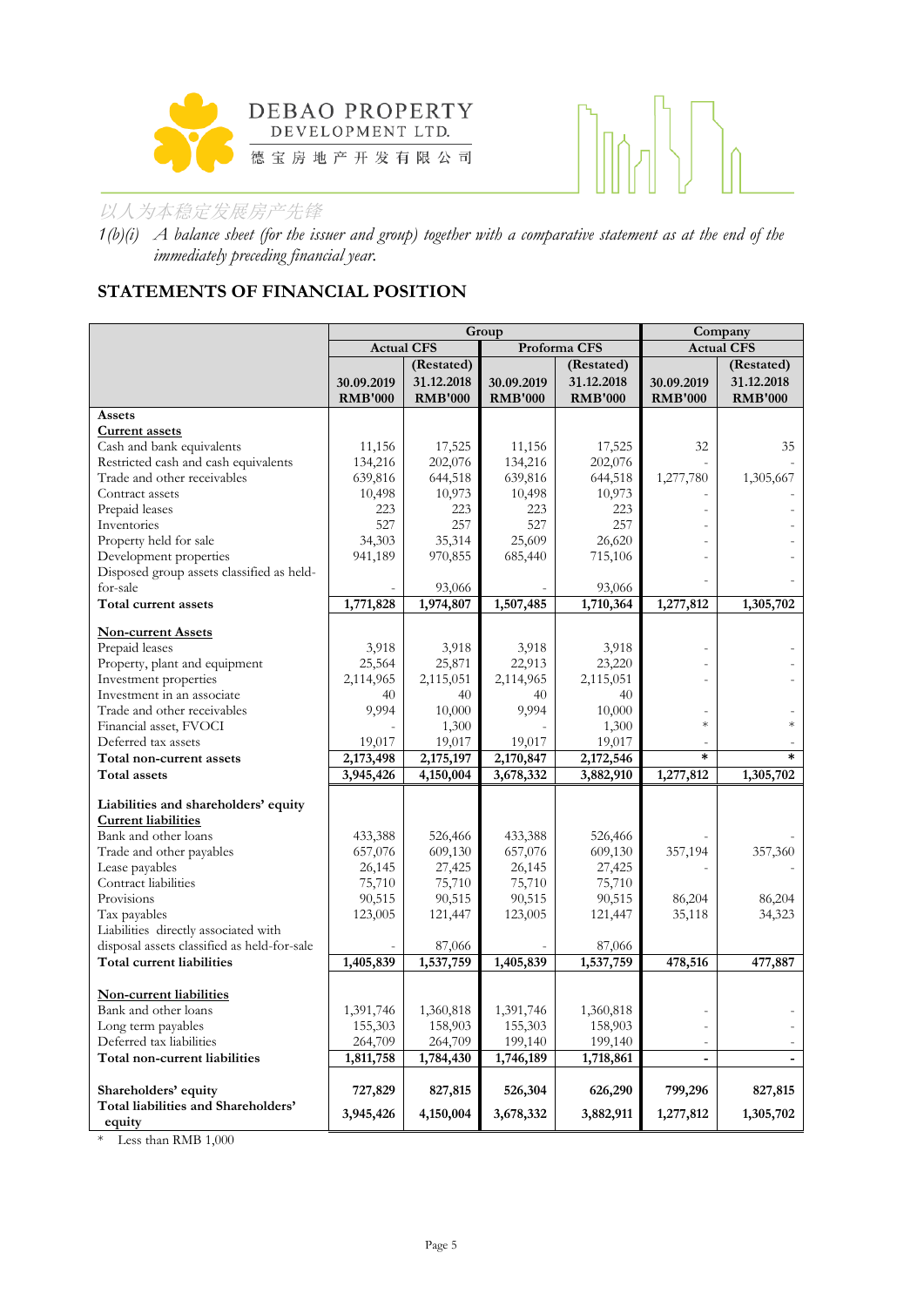

*1(b)(i) A balance sheet (for the issuer and group) together with a comparative statement as at the end of the immediately preceding financial year (continued).*

# Explanatory Notes:

The main differences in the balance sheet between the Actual Consolidated Financial Statements and the unaudited Proforma Consolidated Financial Statements relate to (i) the recording of the attributed fair values of certain assets (such as property held for sales, and development properties as well as the associated tax effect on fair value of these tangible assets) as at the respective dates of legal completion of the acquisitions of each PRC subsidiary as the book values of these assets in the Actual Consolidated Financial Statements, as compared to the unaudited Proforma Consolidated Financial Statements where the corresponding values of these assets were based on the historical purchase costs of the respective assets by the PRC subsidiaries; and (ii) the impact of the different comprehensive income statements between Actual Consolidated Financial Statements and the unaudited Proforma Consolidated Financial Statements as mentioned in the preceding section. Please refer to item  $1(a)(i)$  Explanatory Notes for more details.

The Group reviewed and assessed the classification of the Group's investment in joint arrangements in accordance with the requirements of FRS 111. The Group concluded that the investment in Jin Long Garden, which was classified as a jointly controlled operation under FRS 31 and was previously accounted using the equity method, should be accounted to recognise its assets (including its share of any assets jointly held), its liabilities (including its share of any liabilities incurred jointly), its revenue (including its share of revenue from the sale of the output by the joint operation) and its expenses (including its share of any expenses incurred jointly)(Please refer to the Company's announcement dated on 2 April 2015 for further details).

The restatement does not have any effect on the Group's net assets and profit after tax as previously announced in the 1Q2014 Results Announcement.

*1(b)(ii) Aggregate amount of group's borrowings and debt securities* 

|                                                     | Group (Actual CFS) |                |
|-----------------------------------------------------|--------------------|----------------|
|                                                     |                    | (Restated)     |
|                                                     | 30.09.2019         | 31.12.2018     |
|                                                     | <b>RMB'000</b>     | <b>RMB'000</b> |
| Amount repayable in one year on less, or on demand: |                    |                |
| Secured                                             | 433,388            | 526,466        |
| Sub-total (1)                                       | 433,388            | 526,466        |
|                                                     |                    |                |
| Amount repayable after one year                     |                    |                |
| Secured                                             | 1,391,746          | 1,360,818      |
| Sub-total $(2)$                                     | 1,391,746          | 1,360,818      |
|                                                     |                    |                |
| Total debt $(1)+(2)$                                | 1,825,134          | 1,887,284      |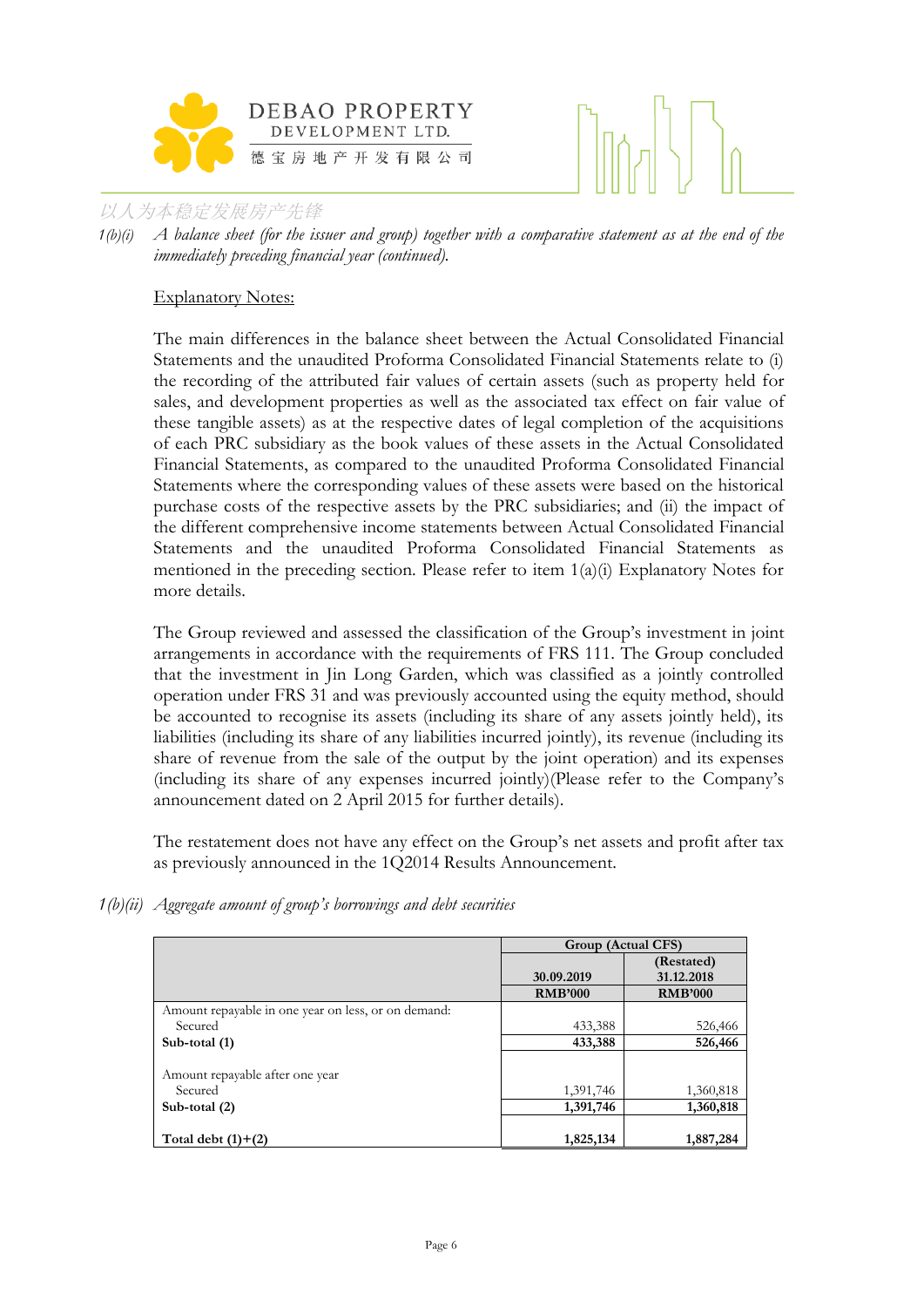



以人为本稳定发展房产先锋 *1(b)(ii) Aggregate amount of group's borrowings and debt securities (continued)*

The following loans are still outstanding:

# **(a) Bank loans**

- 1. Loans from a lender amounting to RMB 43,000,000 (2018: RMB 21,500,000) with an effective interest rate from 4.0% to 7.0% (2018: 4.0% to 7.0%) per annum, is secured by property, plant and equipment and investment properties, restricted cash and cash equivalents and repayable in both 2019 and 2020.
- 2. Loans from a lender amounting to RMB 15,000,000 (2018: RMB 15,000,000) with an effective interest rate at 5.49% (2018: at 5.49%) per annum, is secured by investment properties and repayable in 2020.
- 3. Loans from a lender amounting to RMB 750,000 (2018: Nil) with an effective interest rate at 9.55% (2018: Nil) per annum, was unsecured and repayable in 2021.
- 4. Loans from a lender amounting to RMB 344,305,000 (2018: RMB 350,847,000) with an effective interest rate from 6.86% to 7.35% (2018: 6.86% to 7.35%) per annum, is secured by a shareholder of the Group and its subsidiaries, land use rights of the Group, property, plant and equipment and investment properties and repayable in 2032 to 2036 (2018: repayable in 2018).
- 5. Loans from a lender amounting to RMB 95,757,865 (2018: RMB 175,817,000) with an effective interest rate from  $3.00\%$  to  $4.30\%$  (2018:  $3.00\%$  to  $4.30\%$ ) per annum, is secured by restricted cash and cash equivalents and repayable in 2019 (2018: repayable in 2018).
- 6. Loans from a lender amounting to RMB 5,000,000 (2018: RMB 15,000,000) with an effective interest rate from  $5.22\%$  to  $5.88\%$  (2018:  $5.01\%$  to  $5.22\%$ ) per annum, is secured by investment properties and repayable in 2020.
- 7. Loans from a lender amounting to RMB 2,850,000 (2018: Nil) with an effective interest rate at 9.5% (2018: Nil) per annum, is secured by commercial bills and repayable in 2020.

# (**b**)**Other loans**

1. Loans from a lender amounting to RMB 1,068,570,000 (2018: RMB 1,031,850,000) with an effective interest rate from 11.00% to 13.00% (2018: 9.92% to 11.00%) per annum and are secured by a shareholder of the Group and its subsidiaries, properties held for sale, development properties, land use rights of the Group and investment properties and repayable in 2020.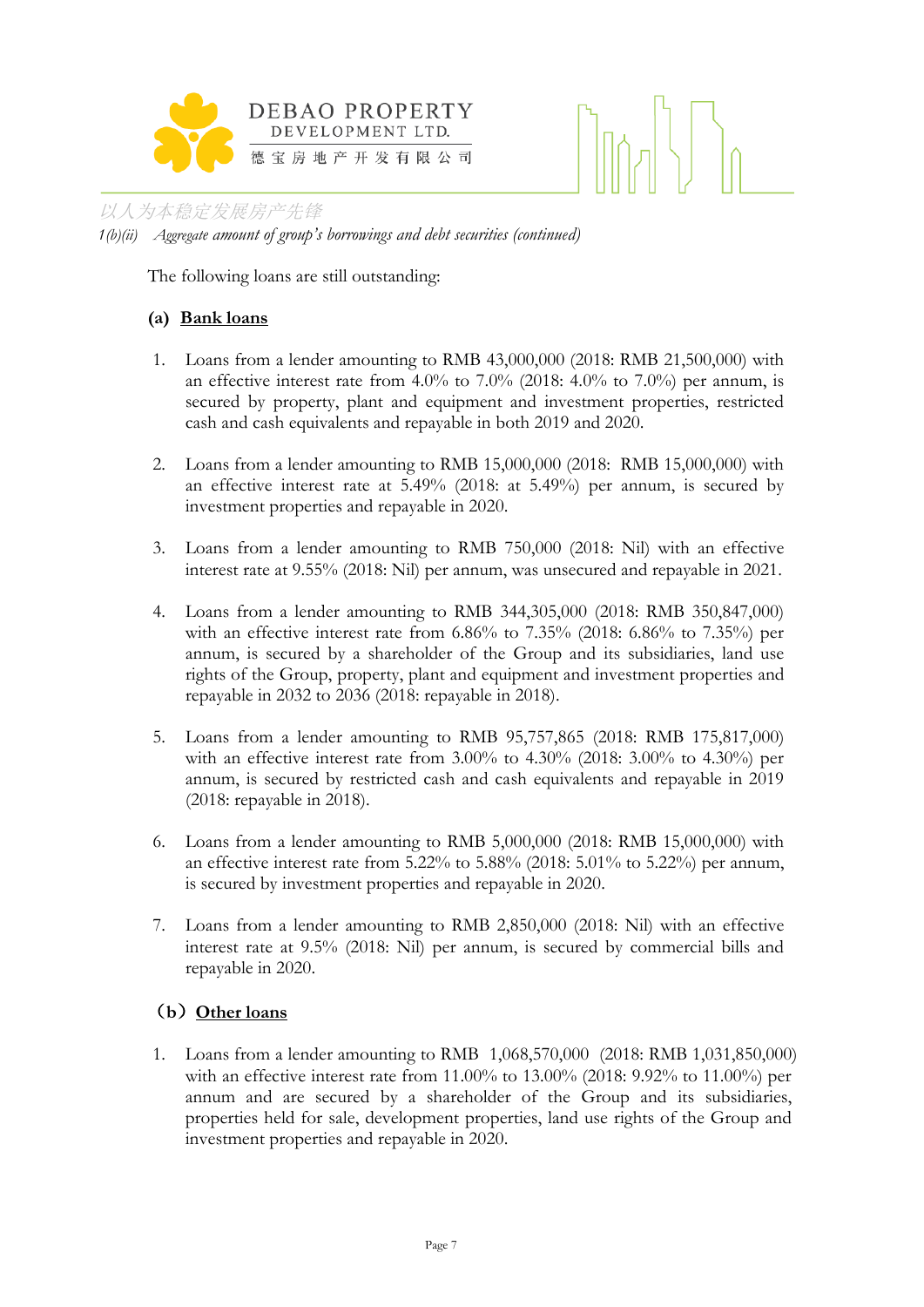



*1(b)(ii) Aggregate amount of group's borrowings and debt securities (continued)*

The following loans are still outstanding:

# (**b**) **Other loans**

- 2. A loan from a lender amounting to RMB 40,900,000 (2018: RMB 39,534,000) is interest free, unsecured and repayable on demand.
- 3. To support the Group's operating cash flows requirements, the Group obtained loans from individuals and other non-financial institutions amounting to RMB 108,816,770. These loans bore average annual interest rate from 18% to 28.8%, are secured either by a guarantee given by a subsidiary, secured over properties held for sale, land use rights or investment properties of the Group. These loans are repayable within the next twelve months.
- 4. Loan from a lender amounting to RMB 100,000,000 (2018: RMB 53,457,000) with an interest rate at 18% (2018: 18%) per annum, is unsecured and repayable on demand.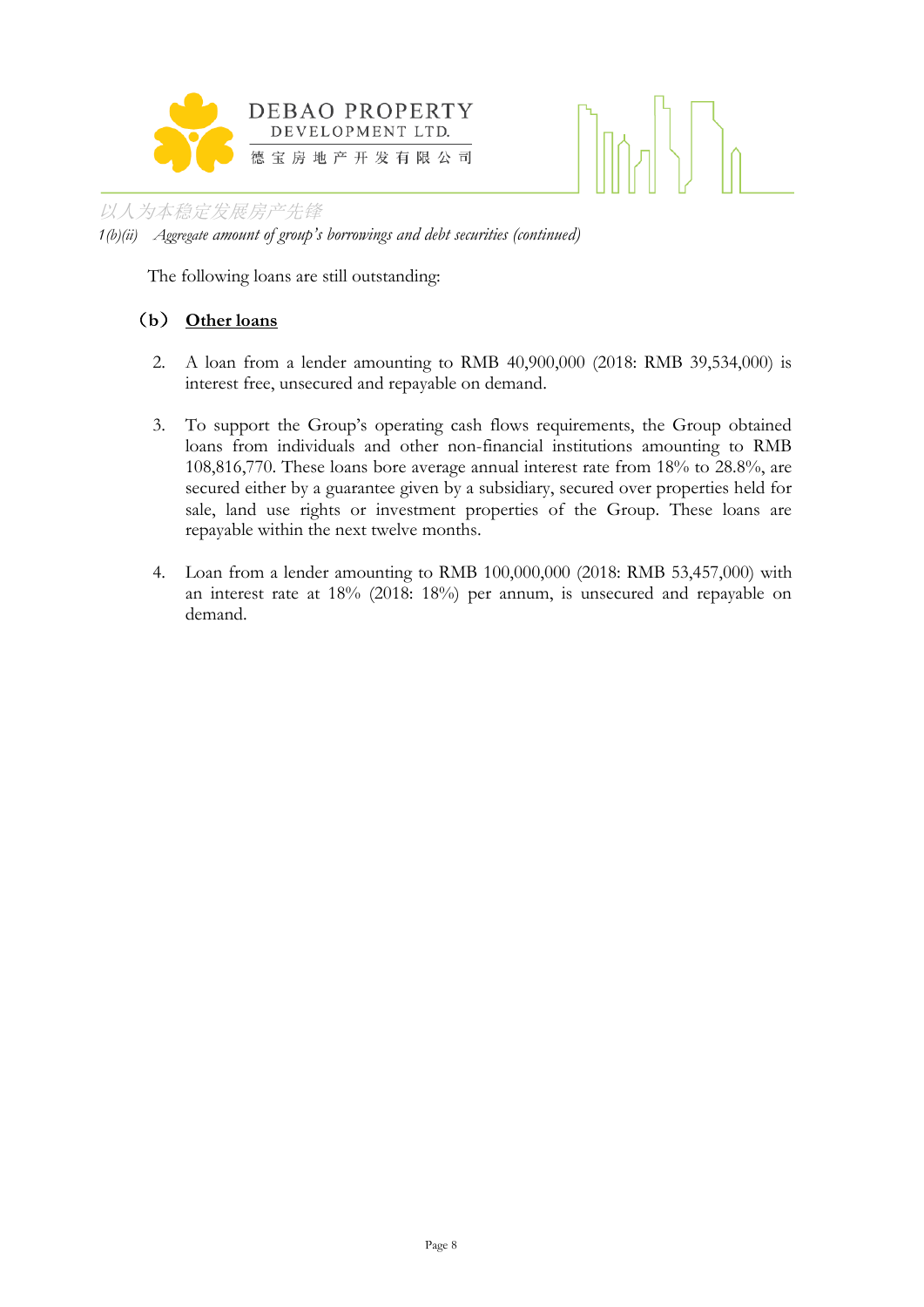



*1(c) A cash flow statement (for the group), together with a comparative statement for the corresponding period for the immediately preceding financial year.*

|                                                                                             | <b>Actual CFS</b>   |                        |                    |                      |  |
|---------------------------------------------------------------------------------------------|---------------------|------------------------|--------------------|----------------------|--|
|                                                                                             | 3Q2019              | (Restated)<br>3Q2018   | 9M2019             | (Restated)<br>9M2018 |  |
|                                                                                             | <b>RMB'000</b>      | <b>RMB'000</b>         | <b>RMB'000</b>     | <b>RMB'000</b>       |  |
| Cash flows from operating activities                                                        |                     |                        |                    |                      |  |
| Loss before tax                                                                             | (36, 858)           | (90,300)               | (86,991)           | (224, 425)           |  |
| Adjustments for:                                                                            |                     |                        |                    |                      |  |
| Income tax expenses/(credit)                                                                | 52                  | 68                     | 59                 | (41, 438)            |  |
| Impairment for non-current assets held-for-sale                                             |                     | (47)                   |                    | (3,325)              |  |
| Unrealised exchange differences                                                             | (18,011)            | 4,712                  | (12,995)           | (26,709)             |  |
| Interest expense                                                                            | 28,454              | 38,788                 | 98,290             | 139,202              |  |
| Depreciation expense                                                                        | 237                 | 1,260                  | 710                | 2,375                |  |
| Impairment on goodwill                                                                      |                     |                        |                    | 4,192                |  |
| Interest income                                                                             | (289)               | (52)                   | (1,261)            | (774)                |  |
| Operating (loss)/gain before working capital changes                                        | (26, 415)           | (45, 571)              | (2, 188)           | (150, 902)           |  |
| Trade and other receivables                                                                 | 7,529               | 27,317                 | 4,708              | 197,959              |  |
| Contract assets                                                                             | (458)               | (1,254)                | 475                | (10,976)             |  |
| Inventories                                                                                 | (251)               |                        | (270)              | (10)                 |  |
| Development properties                                                                      | (57, 376)           | 9,608                  | 29,666             | 170,681              |  |
| Properties held for sale                                                                    | 700                 | (8, 410)               | 1,011              | 112,464              |  |
| Trade and other payables                                                                    | 23,144              | 122,589                | 43,066             | (255, 742)           |  |
| Contract liabilities                                                                        |                     |                        |                    | (36,989)             |  |
| Provisions                                                                                  |                     |                        |                    | 1,676                |  |
| Net cash generated from/(used in) operations                                                | (53, 127)           | 104,279                | 76,468             | 28,161               |  |
| Interest paid                                                                               | (28, 454)           | (38, 788)              | (98,290)           | (139,020)            |  |
| Interest received                                                                           | 289                 | 52                     | 1,261              | 774                  |  |
| Income taxes (paid)/recover                                                                 | 1,499               | (2,899)                | 1,499              | 16,928               |  |
| Net cash generated from/(used in) operating activities                                      | (79, 793)           | 62,644                 | (19,062)           | (93, 339)            |  |
|                                                                                             |                     |                        |                    |                      |  |
| Cash flows from investing activities                                                        |                     |                        |                    |                      |  |
| (Purchase)/Proceeds from disposal of properties, plant and                                  |                     |                        |                    |                      |  |
| equipment                                                                                   | (339)               | (959)                  | (403)              | (634)                |  |
| Investment in an associate                                                                  |                     |                        |                    | (40)                 |  |
| Proceeds from/(Increase in) disposal group assets classified as                             |                     |                        |                    |                      |  |
| held-for-sale                                                                               |                     | (6,000)                | 6,000              | (6,000)              |  |
| Proceeds from disposal of investment properties                                             | (311)               | (293)                  | 86                 | 100,092              |  |
| Proceeds from/(Increase in) disposal of financial assets,<br><b>FVOCI</b>                   |                     |                        |                    |                      |  |
|                                                                                             |                     |                        | 1,300              | (1,300)              |  |
| Net cash (used in)/generated by investing activities                                        | (650)               | (7, 252)               | 6,983              | (108, 066)           |  |
| Cash flows from financing activities                                                        |                     |                        |                    |                      |  |
| Decrease/(increase) in restricted cash                                                      |                     |                        |                    | 5,869                |  |
| Lease payables                                                                              | 77,984              | (43)                   | 67,860             | 223                  |  |
|                                                                                             |                     |                        |                    | 189,635              |  |
| (Repayment)/Drawing of bank loans<br>Net cash generated from/(used in) financing activities | (52, 638)<br>25,346 | (52, 926)<br>(52, 969) | (62, 150)<br>5,710 | 195,727              |  |
|                                                                                             |                     |                        |                    |                      |  |
|                                                                                             |                     | 2,423                  |                    |                      |  |
| Net (decrease)/increase in cash and cash equivalents                                        | (55,097)            | 38,065                 | (6,369)            | (5,678)<br>46,166    |  |
| Cash and cash equivalents at the beginning of the periods                                   | 66,253              | 40,488                 | 17,525             |                      |  |
| Cash and cash equivalents at the end of the periods                                         | 11,156              |                        | 11,156             | 40,488               |  |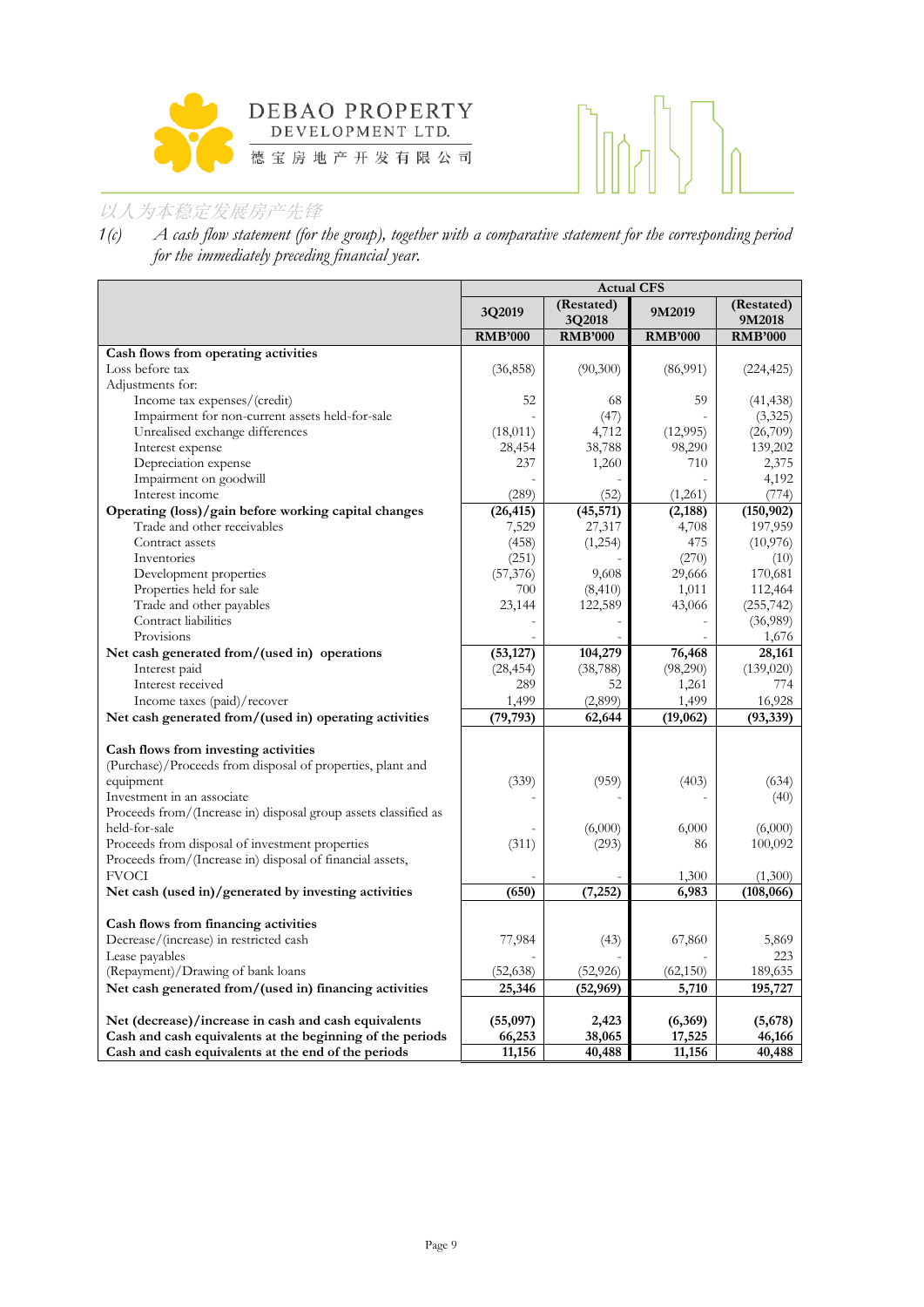



*1(c) A cashflow statement (for the group), together with a comparative statement for the corresponding period for the immediately preceding financial year (continued).*

|                                                                 |                | Proforma CFS         |                |                        |
|-----------------------------------------------------------------|----------------|----------------------|----------------|------------------------|
|                                                                 | 3Q2019         | (Restated)<br>3Q2018 | 9M2019         | (Restated)<br>9M2018   |
|                                                                 | <b>RMB'000</b> | <b>RMB'000</b>       | <b>RMB'000</b> | <b>RMB'000</b>         |
| Cash flows from operating activities                            |                |                      |                |                        |
| Loss before tax                                                 | (36, 858)      | (90,300)             | (86,991)       | (224, 425)             |
| Adjustments for:                                                |                |                      |                |                        |
| Income tax expenses/(credit)                                    | 52             | 68                   | 59             | (41, 438)              |
| Impairment for non-current assets held-for-sale                 |                | (47)                 |                | (3,325)                |
| Unrealised exchange differences                                 | (18,011)       | 4,712                | (12,995)       | (26,709)               |
| Interest expense                                                | 28,454         | 38,788               | 98,290         | 139,202                |
| Depreciation expense                                            | 237            | 1,260                | 710            | 2,375                  |
| Impairment on goodwill                                          |                |                      |                | 4,192                  |
| Interest income                                                 | (289)          | (52)                 | (1,261)        | (774)                  |
| Operating (loss)/gain before working capital changes            | (26, 415)      | (45, 571)            | (2, 188)       | (150, 902)             |
| Trade and other receivables                                     | 7,529          | 27,317               | 4,708          | 197,959                |
| Contract assets                                                 | (458)          | (1,254)              | 475            | (10,976)               |
| Inventories                                                     | (251)          |                      | (270)          | (10)                   |
| Development properties                                          | (57, 376)      | 9,608                | 29,666         | 170,681                |
| Properties held for sale<br>Trade and other payables            | 700            | (8, 410)<br>122,589  | 1,011          | 112,464                |
| Contract liabilities                                            | 23,144         |                      | 43,066         | (255, 742)<br>(36,989) |
| Provisions                                                      |                |                      |                | 1,676                  |
| Net cash generated from/(used in) operations                    | (53, 127)      | 104,279              | 76,468         | 28,161                 |
| Interest paid                                                   | (28, 454)      | (38, 788)            | (98,290)       | (139,020)              |
| Interest received                                               | 289            | 52                   | 1,261          | 774                    |
| Income taxes (paid)/recover                                     | 1,499          | (2,899)              | 1,499          | 16,928                 |
| Net cash generated from/(used in) operating activities          | (79, 793)      | 62,644               | (19,062)       | (93, 339)              |
|                                                                 |                |                      |                |                        |
| Cash flows from investing activities                            |                |                      |                |                        |
| (Purchase)/Proceeds from disposal of properties, plant and      |                |                      |                |                        |
| equipment                                                       | (339)          | (959)                | (403)          | (634)                  |
| Investment in an associate                                      |                |                      |                | (40)                   |
| Proceeds from/(Increase in) disposal group assets classified as |                |                      |                |                        |
| held-for-sale                                                   |                | (6,000)              | 6,000          | (6,000)                |
| Proceeds from disposal of investment properties                 | (311)          | (293)                | 86             | 100,092                |
| Proceeds from/(Increase in) disposal of financial assets,       |                |                      |                |                        |
| <b>FVOCI</b>                                                    |                |                      | 1,300          | (1,300)                |
| Net cash generated from/(used in) investing activities          | (650)          | (7, 252)             | 6,983          | (108, 066)             |
|                                                                 |                |                      |                |                        |
| Cash flows from financing activities                            |                |                      |                |                        |
| Decrease/(increase) in restricted cash                          | 77,984         | (43)                 | 67,860         | 5,869                  |
| Lease payables                                                  |                |                      |                | 223                    |
| (Repayment)/Drawing of bank loans                               | (52, 638)      | (52, 926)            | (62, 150)      | 189,635                |
| Net cash generated from/(used in) financing activities          | 25,346         | (52, 969)            | 5,710          | 195,727                |
|                                                                 |                |                      |                |                        |
| Net (decrease)/increase in cash and cash equivalents            | (55,097)       | 2,423                | (6,369)        | (5,678)                |
| Cash and cash equivalents at the beginning of the period        | 66,253         | 38,065               | 17,525         | 46,166                 |
| Cash and cash equivalents at the end of the period              | 11,156         | 40,488               | 11,156         | 40,488                 |

Explanatory Note:

Notwithstanding the fair value adjustments to the cost of property development sales of our existing development properties during our Restructuring Exercise, such fair value adjustments do not affect the operating cash flows from existing development properties.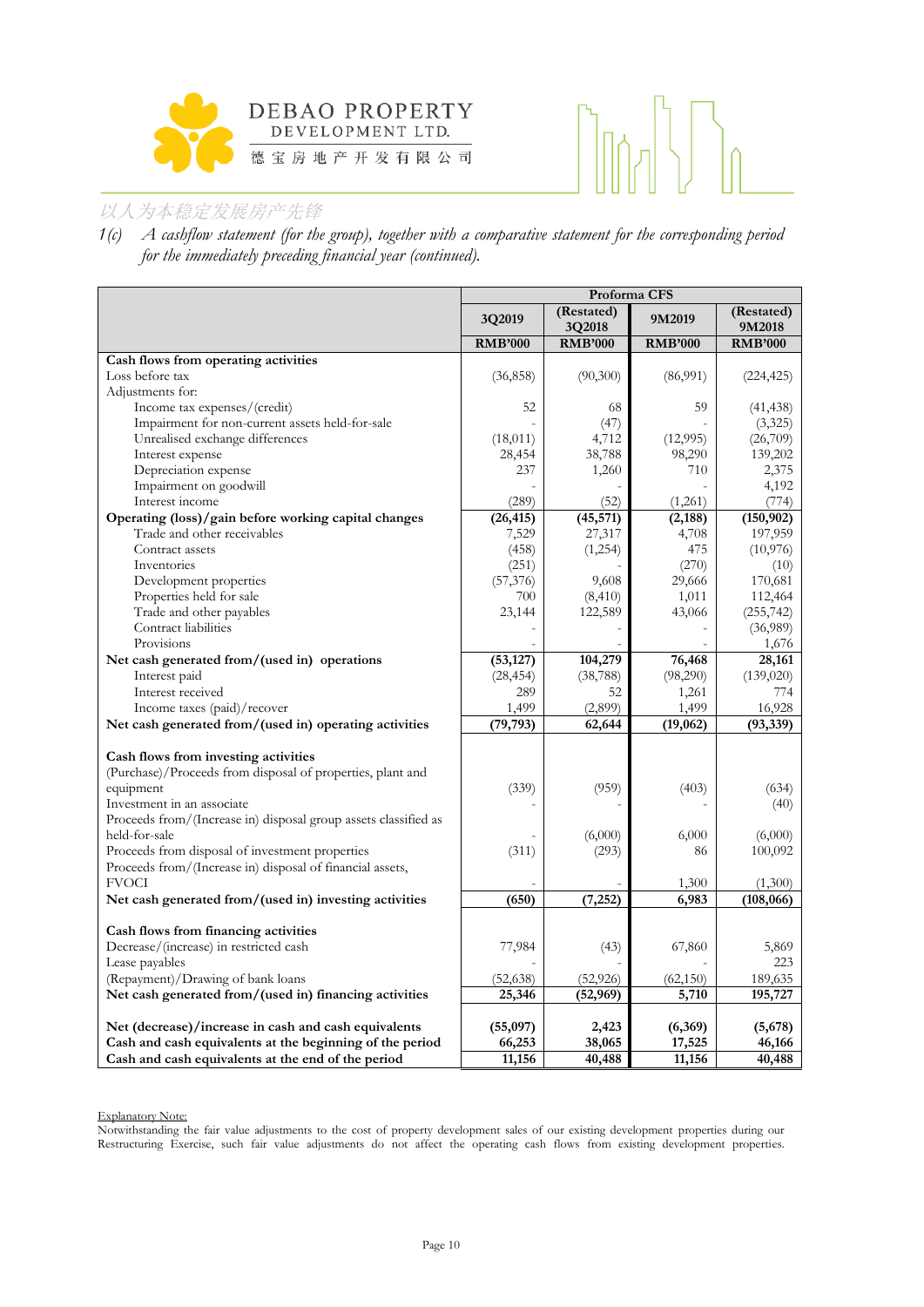



*1(d)(i) A statement (for the issuer and group) showing either (i) all changes in equity or (ii) changes in equity other than those arising from capitalisation issues and distributions to shareholders, together with a comparative statement for the corresponding period of the immediately preceding financial year.*

|                                                   |                                            |                                        |                                          |                                               | Group - Actual CFS                   |                                          |                                                                          |                                                    |                         |
|---------------------------------------------------|--------------------------------------------|----------------------------------------|------------------------------------------|-----------------------------------------------|--------------------------------------|------------------------------------------|--------------------------------------------------------------------------|----------------------------------------------------|-------------------------|
|                                                   | <b>Issued</b><br>Capital<br><b>RMB'000</b> | Retained<br>Earnings<br><b>RMB'000</b> | Translation<br>Reserve<br><b>RMB'000</b> | <b>Statutory</b><br>Reserve<br><b>RMB'000</b> | Capital<br>Reserve<br><b>RMB'000</b> | Revaluation<br>Reserve<br><b>RMB'000</b> | Attributable to<br>equity holders<br>of the<br>Company<br><b>RMB'000</b> | Non-<br>Controlling<br>Interests<br><b>RMB'000</b> | Total<br><b>RMB'000</b> |
| 2018<br><b>Balance</b><br>at $1$<br>as<br>January |                                            |                                        |                                          |                                               |                                      |                                          |                                                                          |                                                    |                         |
| (restated)                                        | 909,831                                    | 161,223                                | 17,120                                   | 23,886                                        | 86,726                               |                                          | 1,198,786                                                                | (11,691)                                           | 1,187,095               |
| Loss for the period                               |                                            | (215,201)                              |                                          |                                               |                                      |                                          | (215,201)                                                                | (9,224)                                            | (224, 425)              |
| Other comprehensive loss for the<br>period        |                                            |                                        | (26,710)                                 |                                               |                                      |                                          | (26,710)                                                                 |                                                    | (26,710)                |
| Balance as at 30 September 2018<br>(restated)     | 909,831                                    | (53, 978)                              | (9,590)                                  | 23,886                                        | 86,726                               | $\overline{\phantom{0}}$                 | 956,875                                                                  | (20, 915)                                          | 935,960                 |
| 2019<br>Balance as<br>January<br>at 1             |                                            |                                        |                                          |                                               |                                      |                                          |                                                                          |                                                    |                         |
| (restated)                                        | 909,831                                    | (160, 562)                             | (8,601)                                  | 23,886                                        | 86,726                               |                                          | 851,280                                                                  | (23, 465)                                          | 827,815                 |
| Loss for the period                               |                                            | (82,684)                               |                                          |                                               |                                      |                                          | (82, 684)                                                                | (4,307)                                            | (86,991)                |
| Other comprehensive loss for the<br>period        |                                            |                                        | (12,995)                                 |                                               |                                      |                                          | (12,995)                                                                 |                                                    | (12,995)                |
| Balance as at 30 September 2019                   | 909,831                                    | (243, 246)                             | (21, 596)                                | 23,886                                        | 86,726                               |                                          | 755,601                                                                  | (27, 772)                                          | 727,829                 |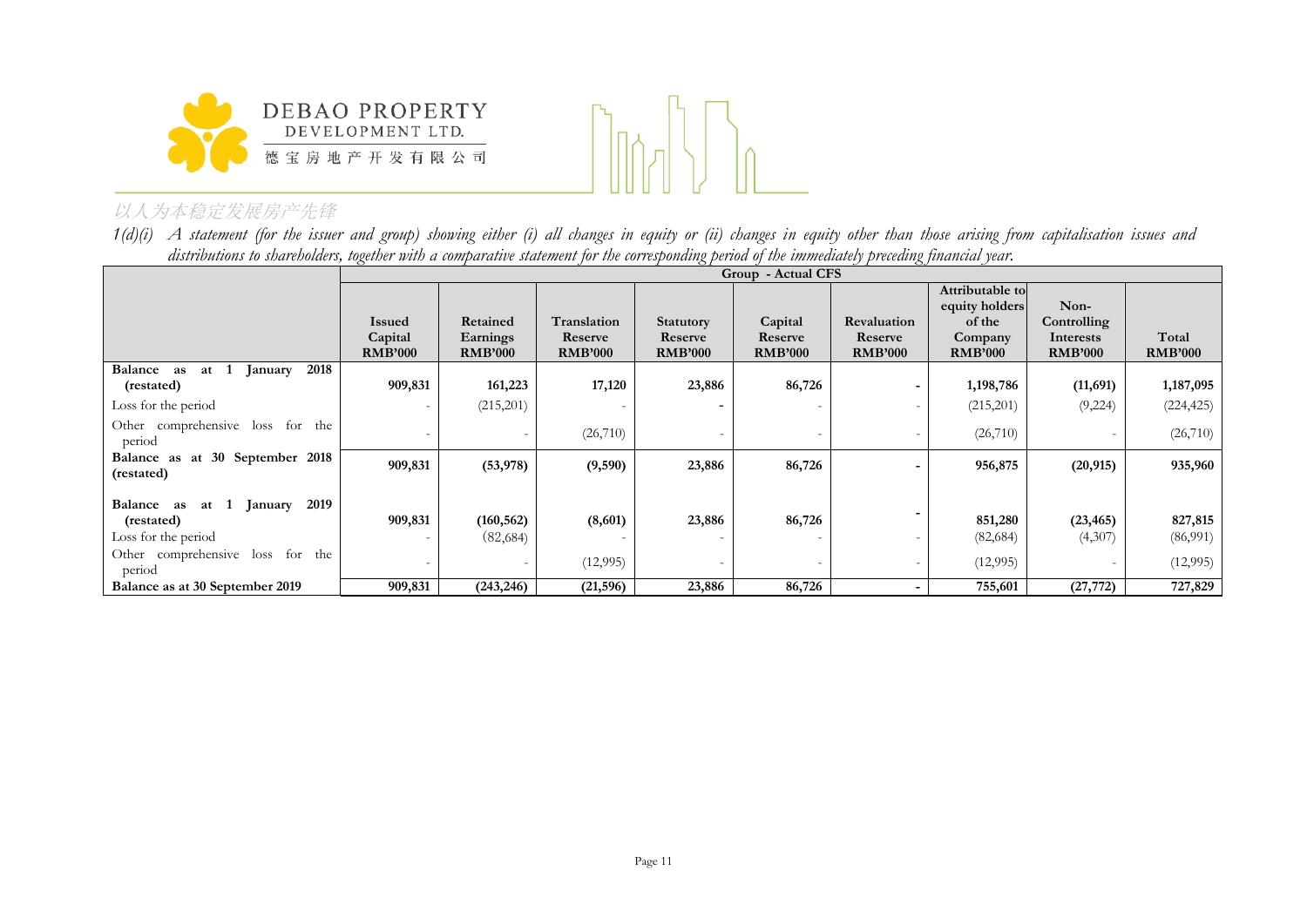



*1(d)(i) A statement (for the issuer and group) showing either (i) all changes in equity or (ii) changes in equity other than those arising from capitalisation issues and distributions to shareholders, together with a comparative statement for the corresponding period of the immediately preceding financial year(continued)*

|                                                        |                           |                            |                           |                           |                           | Group - Proforma CFS      |                           |                           |                             |                         |
|--------------------------------------------------------|---------------------------|----------------------------|---------------------------|---------------------------|---------------------------|---------------------------|---------------------------|---------------------------|-----------------------------|-------------------------|
|                                                        |                           |                            |                           |                           |                           |                           |                           | Attributable              |                             |                         |
|                                                        |                           |                            |                           |                           |                           |                           |                           | to equity                 | Non-                        |                         |
|                                                        | <b>Issued</b>             | Retained                   | Translation               | Proforma                  | <b>Statutory</b>          | Capital                   | Revaluation               | holders of the            | Controlling                 |                         |
|                                                        | Capital<br><b>RMB'000</b> | Earnings<br><b>RMB'000</b> | Reserve<br><b>RMB'000</b> | Reserve<br><b>RMB'000</b> | Reserve<br><b>RMB'000</b> | Reserve<br><b>RMB'000</b> | Reserve<br><b>RMB'000</b> | Company<br><b>RMB'000</b> | Interests<br><b>RMB'000</b> | Total<br><b>RMB'000</b> |
| 2018<br><b>Balance</b><br>at<br>as<br>anuary           |                           |                            |                           |                           |                           |                           |                           |                           |                             |                         |
| (restated)                                             | 909,831                   | 96,638                     | 17,120                    | (148, 414)                | 31,441                    | 86,726                    | 3,919                     | 997,261                   | (11,691)                    | 985,570                 |
| Loss for the period                                    |                           | (215,201)                  |                           |                           |                           |                           |                           | (215,201)                 | (9, 224)                    | (224, 425)              |
| Other comprehensive loss for the period                |                           | $\overline{\phantom{0}}$   | (26,710)                  |                           |                           |                           |                           | (26,710)                  |                             | (26, 710)               |
| Balance as at 30 September 2018<br>(restated)          | 909,831                   | (118, 563)                 | (9, 590)                  | (148, 414)                | 31,441                    | 86,726                    | 3,919                     | 755,350                   | (20, 915)                   | 734,435                 |
| 2019<br>Balance<br>January<br>at 1<br>as<br>(restated) | 909,831                   | (225, 147)                 | (8,601)                   | (148, 414)                | 31,441                    | 86,726                    | 3,919                     | 649,755                   | (23, 465)                   | 626,290                 |
| Loss for the period                                    |                           | (82, 684)                  |                           |                           |                           |                           |                           | (82, 684)                 | (4,307)                     | (86,991)                |
| Other comprehensive loss for the period                |                           |                            | (12,995)                  |                           |                           |                           |                           | (12,995)                  |                             | (12,995)                |
| Balance as at 30 September 2019                        | 909,831                   | (307, 831)                 | (21, 596)                 | (148, 414)                | 31,441                    | 86,726                    | 3,919                     | 554,076                   | (27, 772)                   | 526,304                 |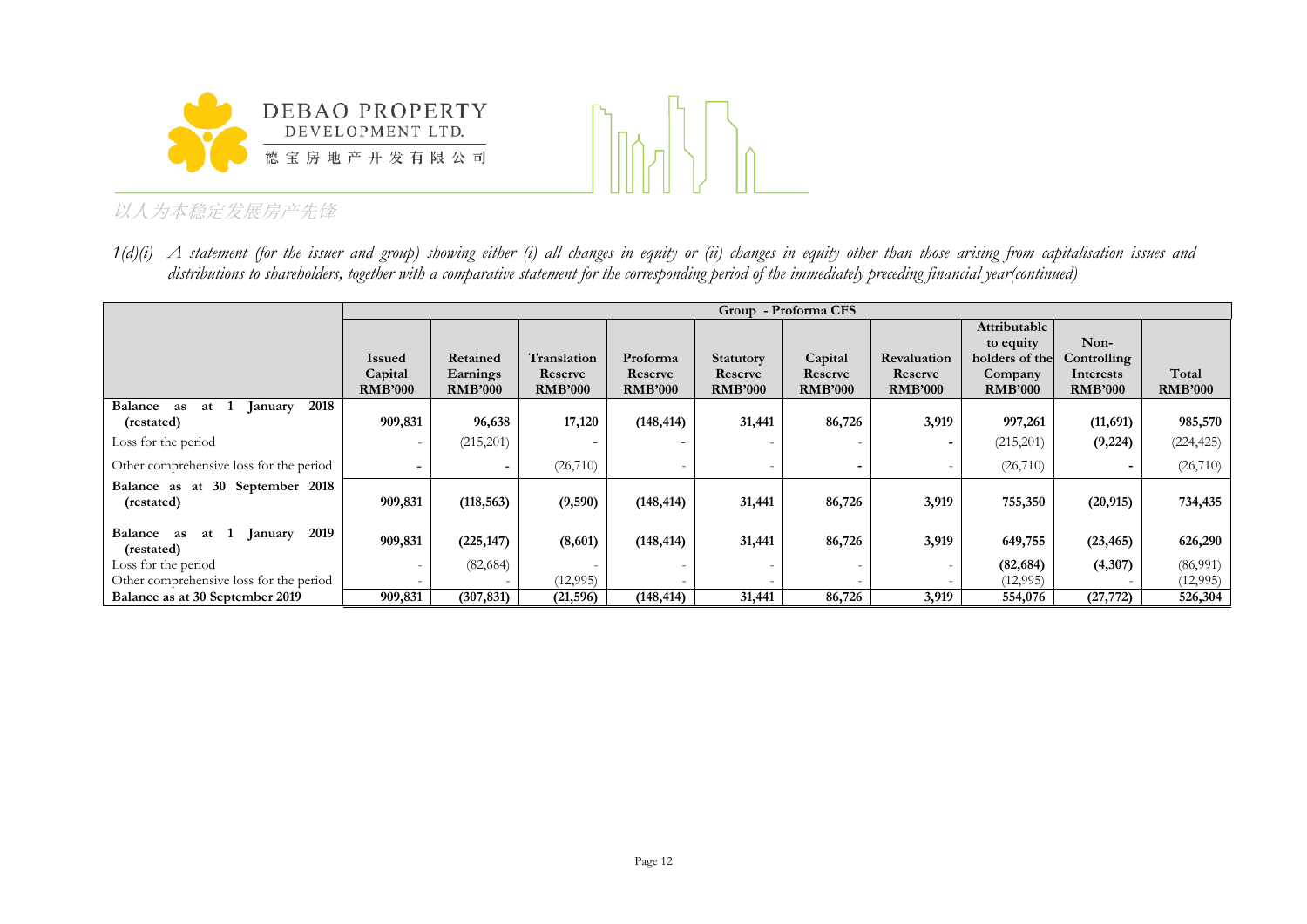



*1(d)(i) A statement (for the issuer and group) showing either (i) all changes in equity or (ii) changes in equity other than those arising from capitalisation issues and distributions to shareholders, together with a comparative statement for the corresponding period of the immediately preceding financial year.*

|                                                     | Company                         |                                         |                                          |                         |  |  |  |
|-----------------------------------------------------|---------------------------------|-----------------------------------------|------------------------------------------|-------------------------|--|--|--|
|                                                     | Share capital<br><b>RMB'000</b> | Accumulated<br>losses<br><b>RMB'000</b> | Translation<br>reserve<br><b>RMB'000</b> | Total<br><b>RMB'000</b> |  |  |  |
| Balance as at 1 January 2018 (restated)             | 909,831                         | (66, 187)                               | (2, 153)                                 | 841,491                 |  |  |  |
| Total comprehensive (loss)/profit for the<br>period | $\overline{\phantom{0}}$        | (41, 454)                               | 27,778                                   | (13,676)                |  |  |  |
| Balance as at 30 September 2018<br>(restated)       | 909,831                         | (107, 641)                              | 25,625                                   | 827,815                 |  |  |  |
|                                                     |                                 |                                         |                                          |                         |  |  |  |
| Balance as at 1 January 2019 (restated)             | 909,831                         | (107, 641)                              | 25,625                                   | 827,815                 |  |  |  |
| Total comprehensive loss for the period             | $\overline{\phantom{0}}$        | (20, 921)                               | (7,598)                                  | (28, 519)               |  |  |  |
| Balance as at 30 September 2019                     | 909,831                         | (128, 562)                              | 18,027                                   | 799,296                 |  |  |  |

*1(d)(ii) Details of any changes in the company's share capital arising from rights issue, bonus issue, share buybacks, exercise of share options or warrants, conversion of other issues of equity securities, issue of shares for cash or as consideration for acquisition or for any other purpose since the end of the previous period reported on. State also the number of shares that may be issued on conversion of all the outstanding convertibles as at the end of the current financial period reported on and as at the end of the corresponding period of the immediately preceding financial year.*

Nil

*1(d)(iii) To show the total number of issued shares excluding treasury shares as at the end of the current financial period and at the end of the immediately preceding year.* 

There are no treasury shares as at 30 September 2019 and 31 December 2018 respectively.

Number of ordinary shares and share capital of our Company as at the balance sheet dates:

|                       | 30.09.2019   |                | 31.12.2018              |         |  |  |
|-----------------------|--------------|----------------|-------------------------|---------|--|--|
|                       | No of shares | <b>S\$'000</b> | S\$'000<br>No of shares |         |  |  |
| Issued and fully paid | 74,999,688   | 143,750        | 74,999,688              | 143,750 |  |  |

*1(d)(iv) A statement showing all sales, transfers, disposal, cancellation and/or use of treasury shares as at the end of the current financial period reported on*.

Nil.

*2. Whether the figures have been audited or reviewed and in accordance with which auditing standard or practice.*

The figures have neither been audited nor reviewed by the Company's auditors.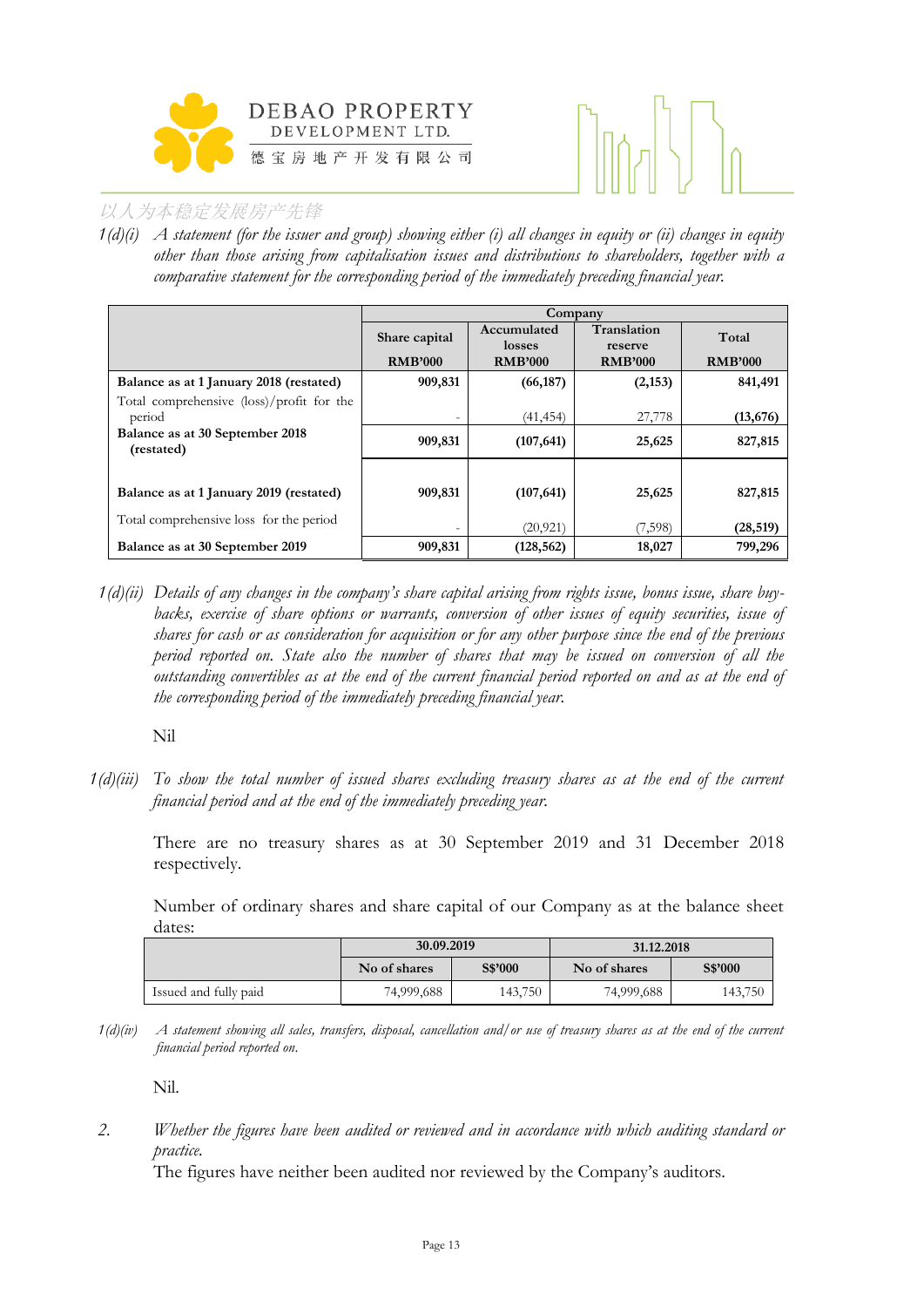



*3. Where the figures have been audited or reviewed, the auditors' report (including any qualifications or emphasis of a matter).*

Not applicable.

*4. Whether the same accounting policies and methods of computation as in the issuer's most recently audited annual financial statements have been applied.*

The Group has adopted the new and revised FRS which is effective for financial years on or after 1 January 2019. This has caused restatement in the comparatives in FY2018 and thus the opening figures in 2019. Other than this, same accounting policies and methods of computation are applied to the Company's most recently audited annual financial statement and this announcement for 3Q2019 and 9M2019.

*5. If there are any changes in the accounting policies and methods of computation, including any required by an accounting standard, what has changed, as well as the reasons for, and the effect of, the change.*

Singapore-incorporated companies listed on the Singapore Exchange are required to apply a new financial reporting framework identical to the International Financial Reporting Standards ("IFRS") as issued by the International Accounting Standards Board ("IASB"), Singapore Financial Reporting Standards (International) (SFRS(I)s), for annual periods beginning on or after 1 January 2018.

In adopting SFRS(I)s, the Group has applied all of the specific transition requirements in SFRS(I) 1 First-time Adoption of SFRS(I)s. In addition, the Group has also adopted the following SFRS(I)s, and amendments and interpretations of SFRS(I)s that are relevant to the Group and the Company and effective for annual periods beginning on or after 1 January 2018 as follows:

- SFRS(I) 9 Financial Instruments
- SFRS(I) 15 Revenue from Contracts with Customers

The adoption of the above standards did not have any significant impact on the financial performance or position of the Group and the Company except for the following:

(a) SFRS(I) 1 First-time Adoption of SFRS(I)s

SFRS(I) 1 allows the exemption from application of certain requirements under SFRS(I) on a retrospective basis. The Group has adopted SFRS(I) on 1 January 2018 and has applied the following exemptions in preparing this first set of financial statements in accordance with SFRS(I):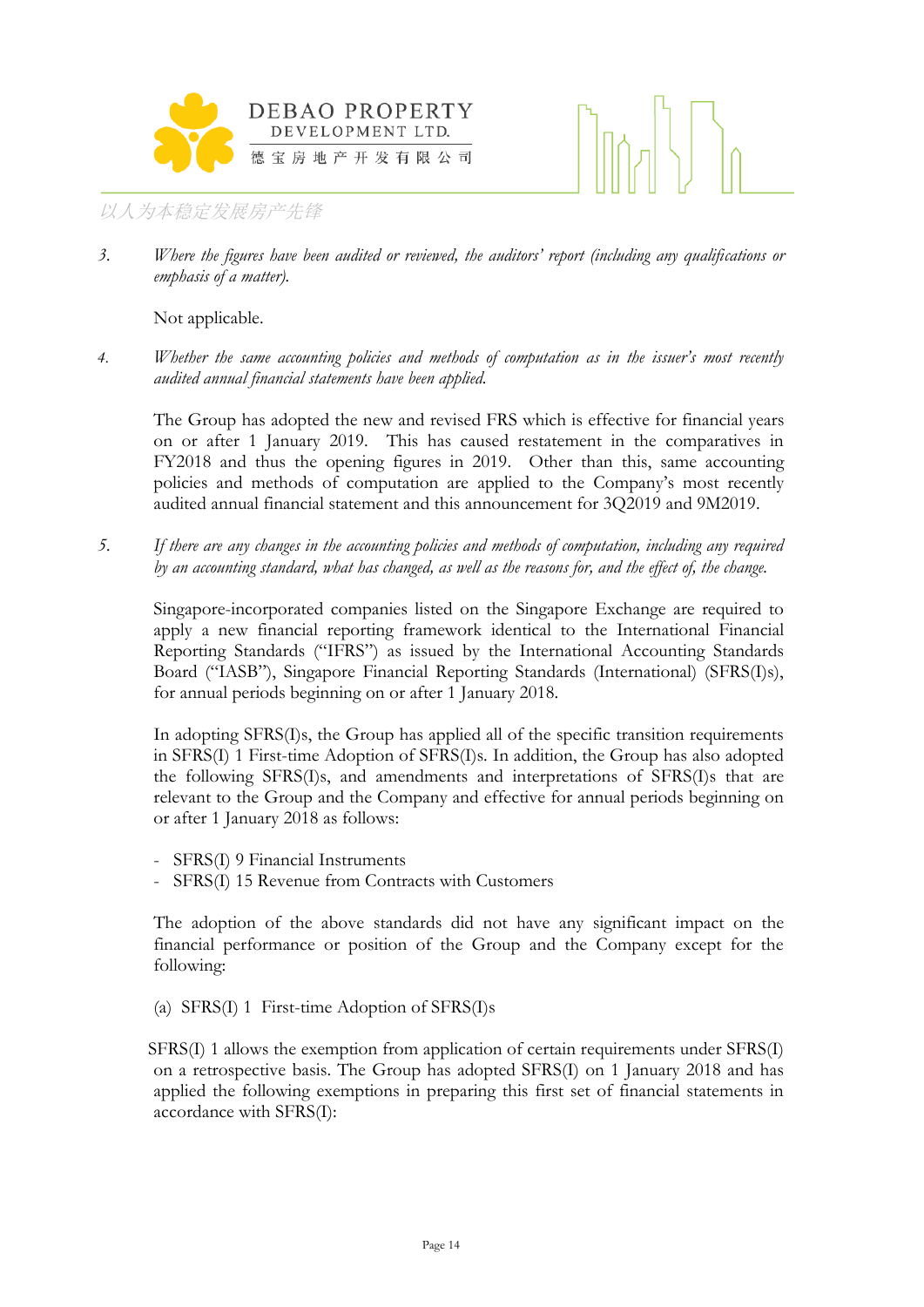



*5. If there are any changes in the accounting policies and methods of computation, including any required by an accounting standard, what has changed, as well as the reasons for, and the effect of, the change. (continued)*

# (i) Business combinations

The Group has not applied SFRS(I) 1-21 The Effects of Changes in Foreign Exchange Rates retrospectively to fair value adjustments and goodwill from business combinations that occurred before the date of transition to SFRS(I) on 1 January 2017. Such fair value adjustments and goodwill continue to be accounted for using the same basis as under SFRS 21.

# (ii) Cumulative translation differences

The Group has elected to set the cumulative translation differences to be zero as at the date of transition to SFRS(I) on 1 January 2017. As a result, translation reserve and retained profit as at 1 January 2017 and 31 December 2017 was increased/reduced respectively.

(iii) Leases

The Group has not reassessed the determination of whether an arrangement contained a lease in accordance with SFRS(I) INT 4 Determining whether an Arrangement contains a Lease.

(iv) Short-term exemption on adoption of SFRS(I) 9 Financial Instruments

The Group has elected to apply the short-term exemption to adopt SFRS(I) 9 on 1 January 2018. Accordingly, the requirements of SFRS 39 Financial Instruments: Recognition and Measurement are applied to financial instruments up to the financial year ended 31 December 2017. The Group is also exempted from complying with SFRS(I) 7 Financial Instruments: Disclosures to the extent that the disclosures required by SFRS(I) 7 related to the items within scope of SFRS(I) 9.

As a result, the requirements under SFRS are applied in place of the requirements under SFRS(I) 7 and SFRS(I) 9 to comparative information about items within scope of SFRS(I) 9.

(v) Practical expedients on adoption of SFRS(I) 15 Revenue from Contracts with Customers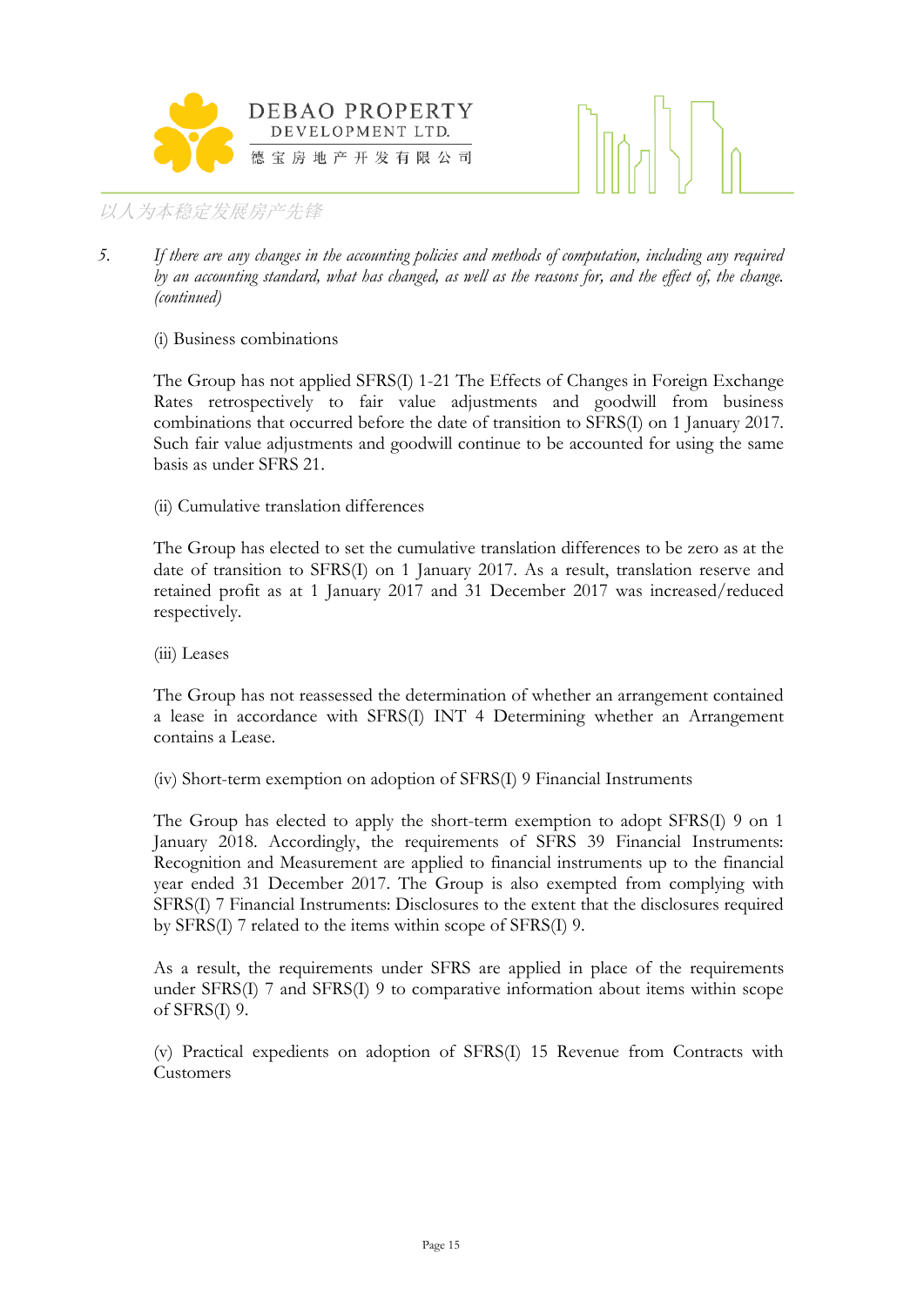



*5. If there are any changes in the accounting policies and methods of computation, including any required by an accounting standard, what has changed, as well as the reasons for, and the effect of, the change. (continued)*

The Group has elected to apply the transitional provisions under paragraph C5 of SFRS(I) 15 at 1 January 2018 and have used the following practical expedients provided under SFRS(I) 15 as follows:

- for completed contracts with variable consideration, the Group has used the transaction price at the date the contract was completed, rather than estimating the variable consideration amounts in the comparative reporting period;
- for contracts which were modified before the date of transition, the Group did not retrospectively restate the contracts for those contract modifications; and
- for the financial year ended 31 December 2017, the Group did not disclose the amount of transaction price allocated to the remaining performance obligations and explanation of when the Group expects to recognise that amount as revenue.
- (b) Adoption of SFRS(I) equivalent of IFRS(I) 9

The Group has elected to apply the short-term exemption under IFRS(I) 1 to adopt SFRS(I) equivalent of IFRS 9 on 1 January 2018. Accordingly, requirements of SFRS 39 Financial Instruments: Recognition and Measurement will continue to apply to financial instruments up to the financial year ended 31 December 2017.

(i) Classification and measurement

The Group has assessed the business models that are applicable on 1 January 2018 to financial assets so as to classify them into the appropriate categories under SFRS(I) equivalent of IFRS 9. Expected significant adjustments to the Group's balance sheet line items as a result of Management's assessment are as follows:

 Equity investments reclassified from Available-for-sale ("AFS") to FVOCI The Group has elected to recognise changes in the fair value of its equity investments not held for trading and previously classified as AFS in other comprehensive income.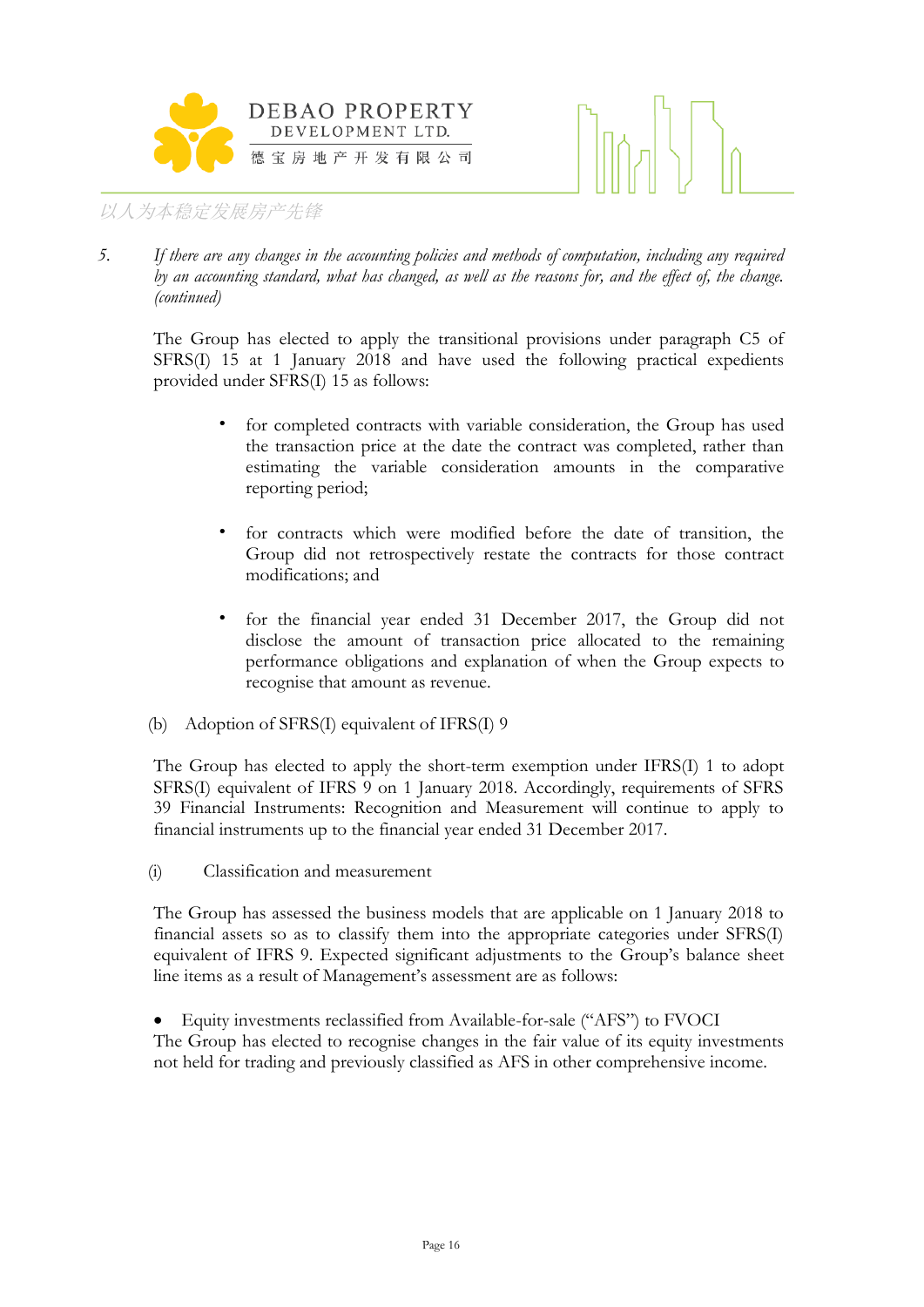



- *5. If there are any changes in the accounting policies and methods of computation, including any required by an accounting standard, what has changed, as well as the reasons for, and the effect of, the change. (continued)*
	- (ii) Impairment of financial assets

The following financial assets will be subject to the expected credit loss impairment model under SFRS(I) equivalent of IFRS 9:

- trade receivables and contract assets recognised under SFRS(I) equivalent of IFRS 15; and
- other receivables at amortised cost.

Management does not expect significant adjustments to the Group's statement of financial position line items from the application of the expected credit loss impairment model.

(c) Adoption of SFRS(I) equivalent of IFRS 15

In accordance with the requirements of IFRS(I) 1, the Group will adopt SFRS(I) equivalent of IFRS 15 retrospectively. The adjustments made are as follows:

## (i) Presentation of contract assets and liabilities

The Group is expected to change the presentation of certain amounts in the statement of financial position to reflect the terminology in SFRS equivalent of IFRS 15:

- Amounts due from customers arising from construction contracts, accrued revenue, construction contract work-in-progress and deferred costs under SFRS will be reclassified to and be presented as part of contract assets.
- The expected volume discounts and refunds to customers which have been presented as current provisions under SFRS, will be classified as contract liabilities.
- Advances received from customers arising from construction contracts and amounts due to customers arising from construction contracts and deferred revenue under SFRS will be reclassified to and be presented as part of contract liabilities.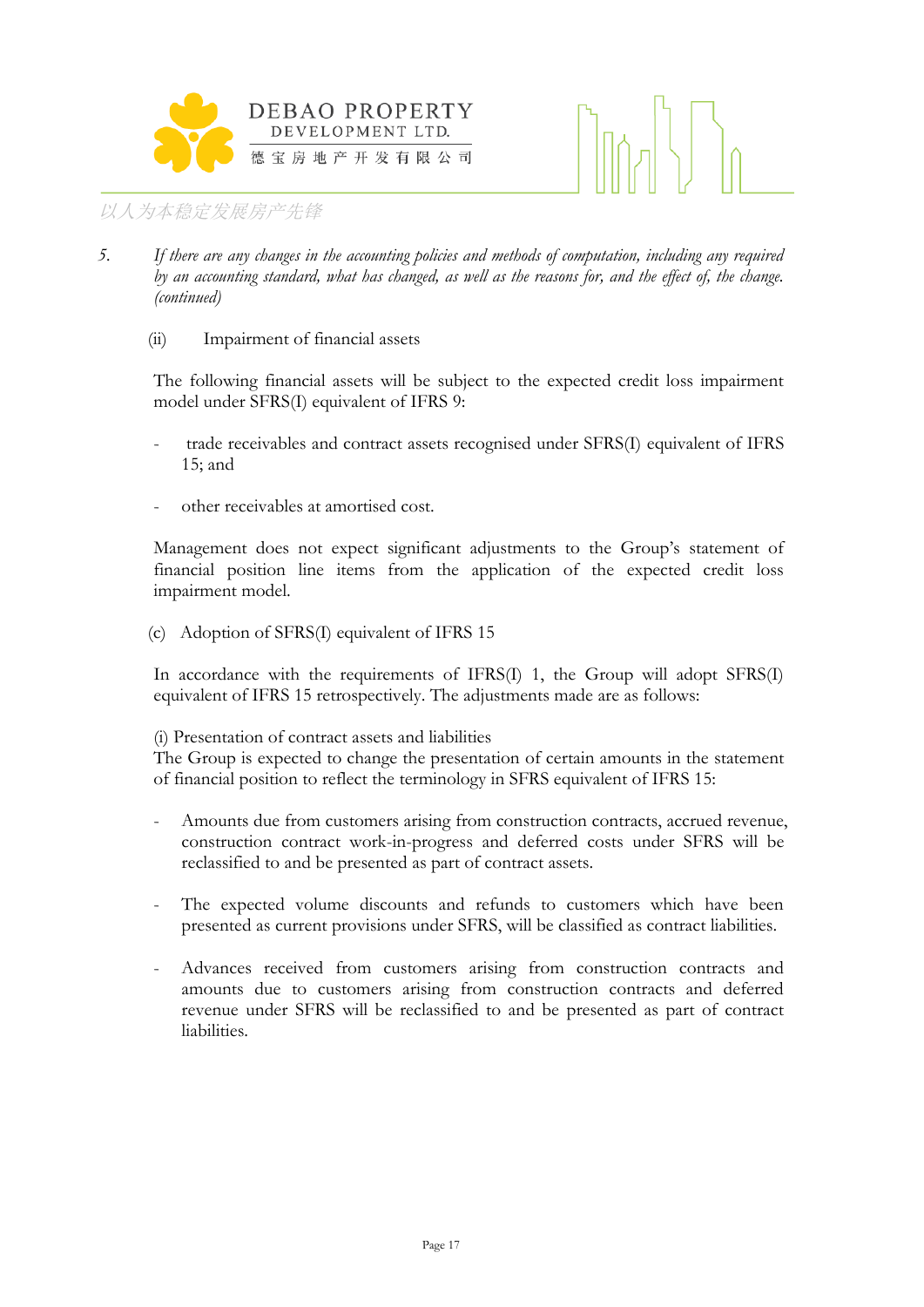



*5. If there are any changes in the accounting policies and methods of computation, including any required by an accounting standard, what has changed, as well as the reasons for, and the effect of, the change. (continued)*

The adoption of SFRS(I) 15 significant impact to the financial statements year as at 30 September 2019 are disclosed below:

- Certain comparative figures for the financial year ended 31 December 2017 and 1 January 2017 have been reclassified to improve clarify and conform to current year's presentation.
- There were no material adjustments to the Group's statement of cash flows arising from prior year adjustments and the transition from SFRS to SFRS(I).

The financial effects of adopting SFRS(I)s for 9M2019 are as follows:

|                                      | RMB (million) |
|--------------------------------------|---------------|
| Increase in revenue                  | 39            |
| Increase in cost of sales            | 13.1          |
| Increase in net profit               | 25.9          |
| Decrease in trade and other payables | 39            |
| Decrease in development properties   | 13.1          |

*6. Earnings per ordinary share (EPS) of the group for the current financial period reported on and the corresponding period of the immediately preceding financial year, after deducting any provision for preference dividends.*

| <b>RMB</b> fens         | <b>Actual CFS</b> |                      |         |                      |
|-------------------------|-------------------|----------------------|---------|----------------------|
|                         | 3Q2019            | (Restated)<br>3Q2018 | 9M2019  | (Restated)<br>9M2018 |
| Profit (Loss) Per Share |                   |                      |         |                      |
| Basic $(a)$             | (49.07)           | (120.31)             | 115.91` | (354.48)             |

| <b>RMB</b> fens         | Proforma CFS |                      |        |          |
|-------------------------|--------------|----------------------|--------|----------|
|                         | 3O2019       | (Restated)<br>9M2018 |        |          |
| Profit (Loss) Per Share |              |                      |        |          |
| Basic (a)               | (49.07)      | (120.31)             | 115.91 | (354.48) |

(a) Earnings per share has been computed based on the issued and paid-up ordinary shares capital of 74,999,688 shares. Please refer to item  $1(d)(iii)$ .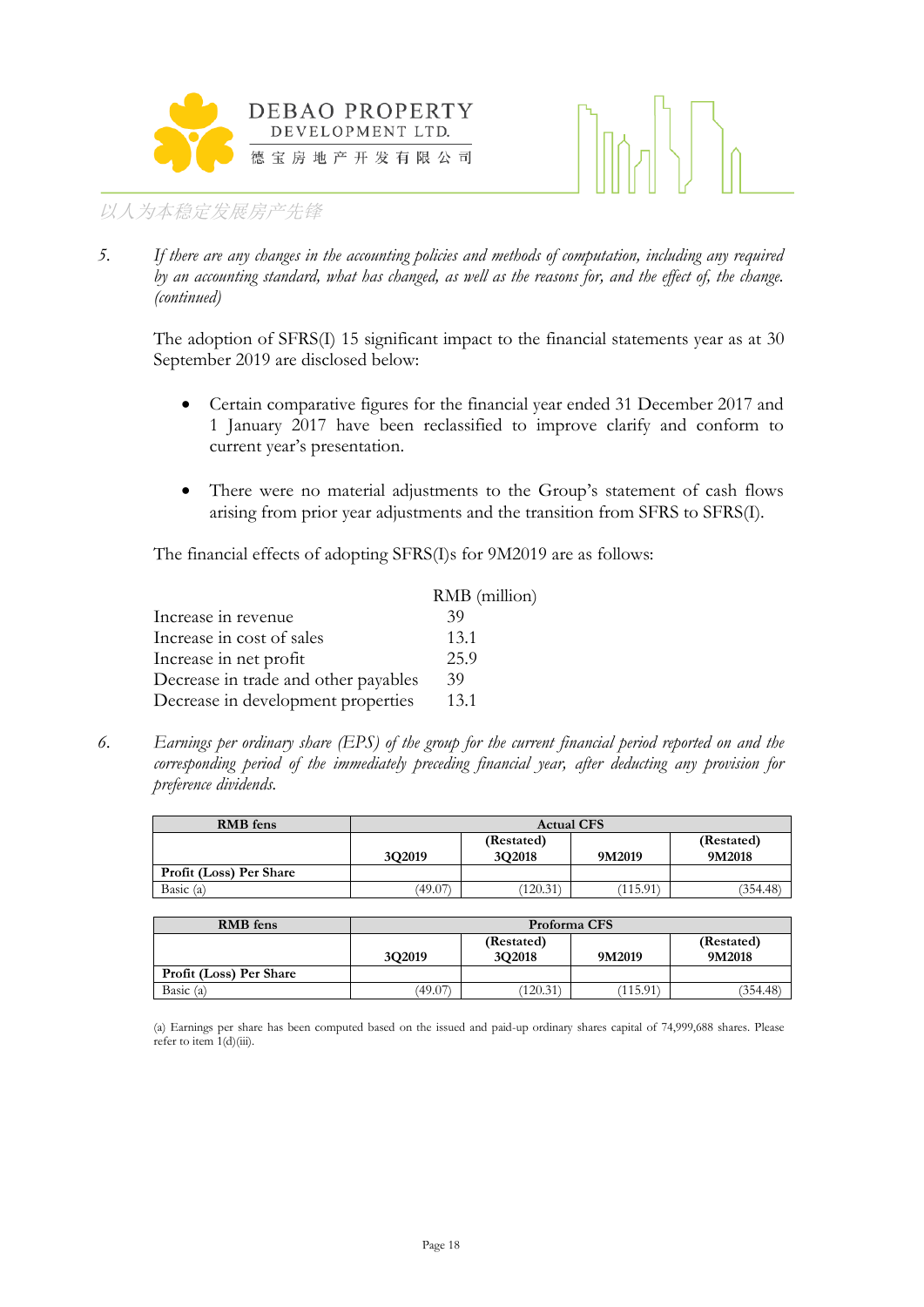



*7. Net asset value (for the issue and group) per ordinary share based on issued share capital of the issuer at the end of the (a) current period reported on and (b) immediately preceding financial year.*

| Group                   |                                   |            |            |            | Company    |                   |  |
|-------------------------|-----------------------------------|------------|------------|------------|------------|-------------------|--|
| <b>RMB</b>              | Proforma CFS<br><b>Actual CFS</b> |            |            |            |            | <b>Actual CFS</b> |  |
|                         |                                   | Restated#  |            | Restated#  |            | Restated#         |  |
|                         | 30.09.2019                        | 31.12.2018 | 30.09.2019 | 31.12.2018 | 30.09.2019 | 31.12.2018        |  |
| Net asset value per     |                                   |            |            |            |            |                   |  |
| ordinary share based on | 9.70                              | 11.04      | 7.02       | 8.35       | 10.66      | 11.04             |  |
| issued share capital at |                                   |            |            |            |            |                   |  |
| end of financial year*  |                                   |            |            |            |            |                   |  |

# In adopting SFRS(I) with effect from 1 January 2018, the Group is required to apply all of the specific transition requirements in SFRS(I) 1 First-time Adoption of SFRS(1). Under SFRS(I) 1, these financial statements are required to be prepared using accounting policies that comply with SFRS(1) effective as at 31 December 2018 and the comparatives for FY2017 and thus, the opening balance of FY2018 has been restated.

\* Net asset value per share has been computed based on the issued and paid-up ordinary shares capital of 74,999,688 shares. Please refer to item  $1(d)$ (iii).

- *8. A review of performance of the group, to the extent necessary for a reasonable understanding of the group's business. It must include a discussion of the following:*
	- *(a) any significant factor that affected the turnover, costs and earnings of the group for the current financial period reported on, including (where applicable) seasonal or cyclical factors; and*
	- *(b) any material factors that affected the cash flow, working capital, assets or liabilities of the group during the current financial period reported on.*

## **Key differences in the comprehensive income statement and balance sheet items of our Actual Consolidated Financial statements and our Proforma Consolidated Financial statements for 3Q2019 and 9M2019**

|                               |                | 30.09.2019             | <b>Difference</b> |
|-------------------------------|----------------|------------------------|-------------------|
|                               | $Actual*$      | Proforma <sup>**</sup> | ***               |
|                               | <b>RMB'000</b> | <b>RMB'000</b>         | <b>RMB'000</b>    |
| <b>Balance sheet items</b>    |                |                        |                   |
| Property held for sales       | 34,303         | 25,609                 | 8,694             |
| Development properties        | 941,189        | 685,440                | 255,749           |
| Property, plant and equipment | 25,564         | 22,913                 | 2,651             |
| Deferred tax liabilities      | 264,709        | 199,140                | 65,569            |
| Shareholders' equity          | 727,829        | 526,304                | 201,525           |

|                         |                | 3Q2019         | Difference               |                | 9M2019                 | Difference               |
|-------------------------|----------------|----------------|--------------------------|----------------|------------------------|--------------------------|
|                         | Actual*        | Proforma**     | ***                      | Actual*        | Proforma <sup>**</sup> | ***                      |
|                         | <b>RMB'000</b> | <b>RMB'000</b> | <b>RMB'000</b>           | <b>RMB'000</b> | <b>RMB'000</b>         | <b>RMB'000</b>           |
| Comprehensive income    |                |                |                          |                |                        |                          |
| statements items        |                |                |                          |                |                        |                          |
| Cost of sales           | (9,096)        | (9,096)        |                          | (43,629)       | (43,629)               | $\overline{\phantom{a}}$ |
| Other loss              | (821)          | (821)          | $\overline{\phantom{0}}$ | (7, 713)       | (7, 713)               | $\sim$                   |
| Administrative expenses | (25, 134)      | (25, 134)      | $\overline{\phantom{0}}$ | (40,662)       | (40,662)               | $\sim$                   |
| Income tax expense      | (52)           | (52)           | $\overline{\phantom{0}}$ | (59)           | (59)                   | $\sim$                   |
| Loss for the period     | (36, 858)      | (36, 858)      | $\overline{\phantom{a}}$ | (86,991)       | (86,991)               |                          |

\* Based on the unaudited Actual Consolidated Financial Statements.

\*\* Based on the unaudited Proforma Consolidated Financial Statements.

\*\*\* Refer to Explanatory Notes 1(a)(i) and 1(b)(i).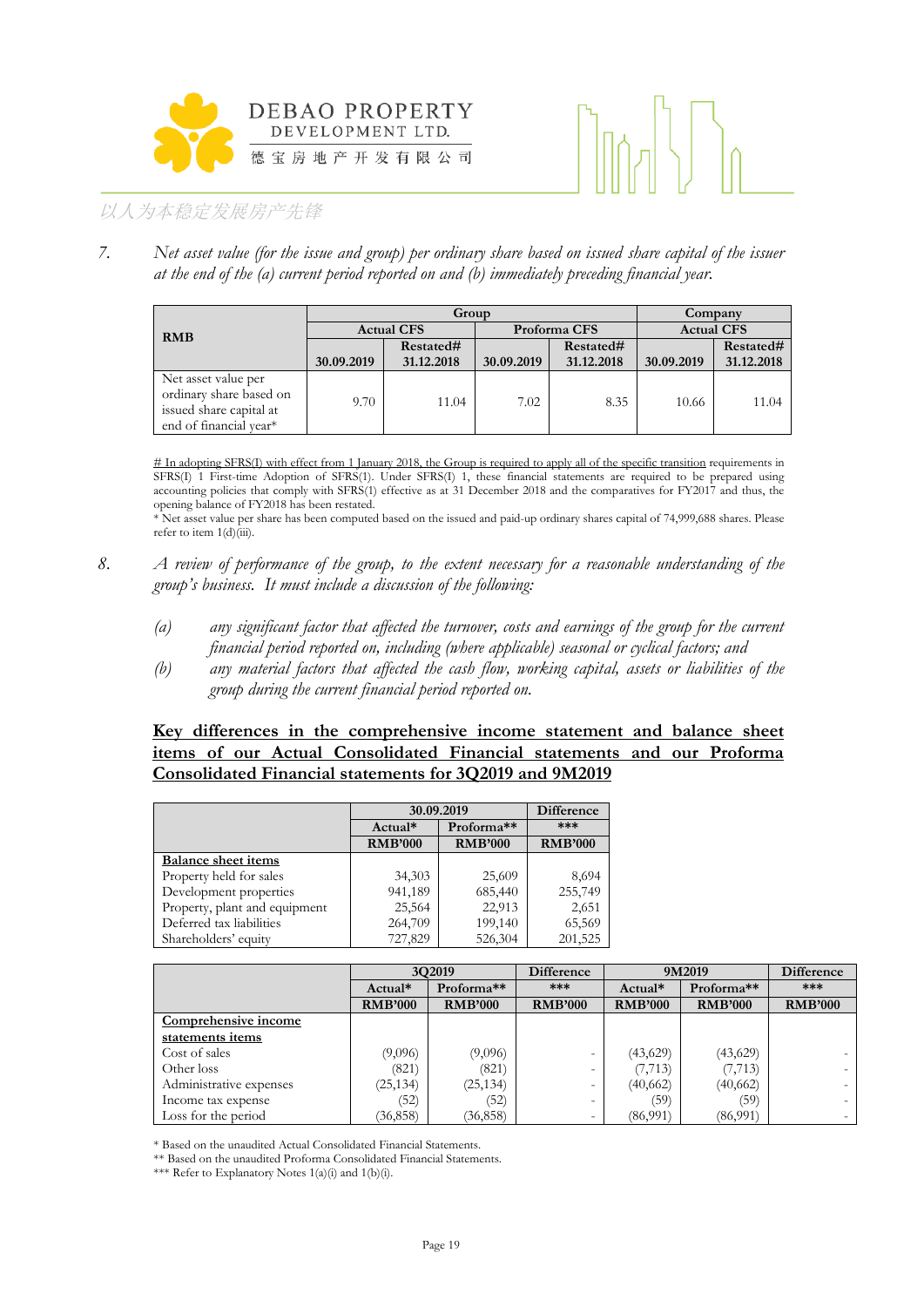



*8. A review of performance of the group, to the extent necessary for a reasonable understanding of the group's business. It must include a discussion of the following (continued):*

# **Review based on our unaudited Actual Consolidated Financial Statements**

#### **Income statement**

#### **Revenue**

The Group's revenue decreased by RMB 30.0 million, or 22.0%, from RMB 137.1 million in 9M2018 to RMB 107.1 million in 9M2019. This was mainly due to a decrease in property sale revenue by RMB 28.5 million.

#### **Cost of Sales and Gross Profit**

Cost of sales decreased by RMB 12.8 million, or 22.7%, from RMB 56.4 million in 9M2018 to RMB 43.6 million in 9M2019. This was mainly due to a decrease in construction cost, which is in line with the decrease in property sale revenue.

In terms of gross profit margin, our overall gross profit margin increased from 58.8% in 9M2018 to 59.2% in 9M2019, as a result of the sale of remaining properties that have a higher gross profit margin.

With the exclusion of the non-cash fair value adjustment on the cost of property development sales due to the application of SFRS 103 (the "SFRS 103 Adjustment"), the Proforma gross profit margins attained are 58.8% and 59.2% in 9M2018 and 9M2019 respectively.

## **Other Loss**

Other loss mainly includes interest income, foreign exchange gain and miscellaneous income, the majority of which is surcharge income from property management services.

Other loss decreased by RMB 162.4 million from RMB 170.1 million in 9M2018 to RMB 7.7 million in 9M2019, which was mainly due to a bad debt written-off of RMB 125.8 million, an impairment for non-current assets held-for-sale amounting to RMB 54.9 million offset by a fair value gain on investment properties recognised by RMB 22.4 million in 9M2018.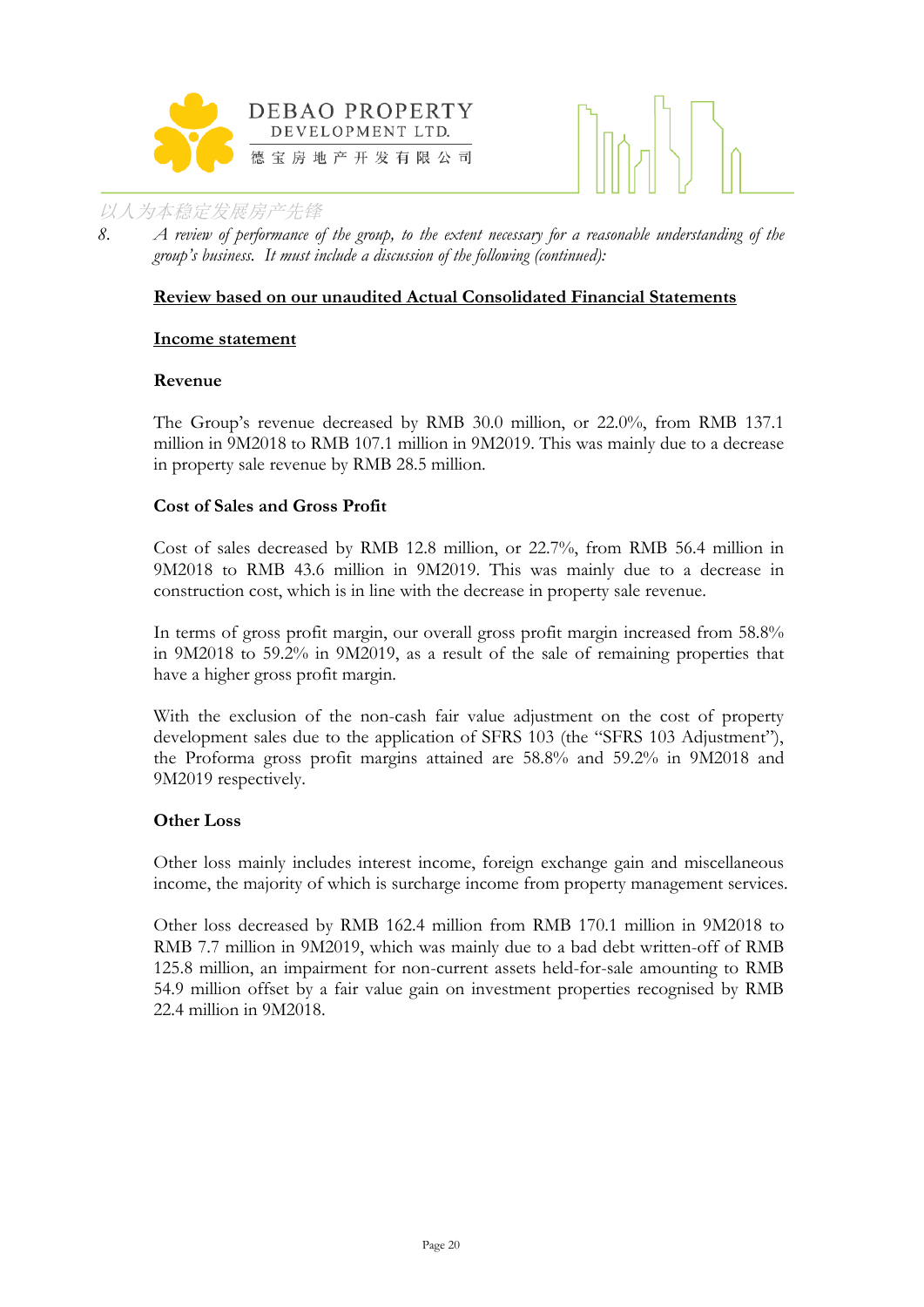



*8. A review of performance of the group, to the extent necessary for a reasonable understanding of the group's business. It must include a discussion of the following (continued):*

# **Selling and Distribution Expenses**

Selling expenses primarily include staff cost, advertising and promotion expenses, sales commissions, sales offices rental expenses and maintenance costs.

The selling and distribution expenses decreased by RMB 0.9 million in 9M2019 as compared to the previous corresponding period. The decrease in selling and distribution expenses in 9M2019 were due mainly to the Group's effort in reducing the advertising and promotion expenses.

#### **Administrative Expenses**

Administrative expenses comprise various expenses such as salaries and staff-related expenses, utilities, depreciation charges for building and office equipment, telecommunication expenses, entertainment expenses, professional fees, travelling expenses, foreign exchange loss and other general office overheads expenses.

Administrative expenses increased by RM 8.1 million or 24.9% from RMB 32.5 million in 9M2018 to RMB 40.7 million in 9M2019. It was mainly attributable to an increase in the salary expense.

## **Finance Costs**

Finance cost, net of capitalised interest, recorded a RMB 28.5 million and RMB 98.3 million in 3Q2019 and 9M2019 respectively. This is mainly due to the Group's effort in reducing the total borrowing and utilising loans with lower interest rates.

#### **Depreciation**

Depreciation relates to the depreciation charge on our properties, plant and equipment.

#### **Income Tax Expenses**

Income tax includes statutory enterprise income tax and land appreciation tax ("**LAT**").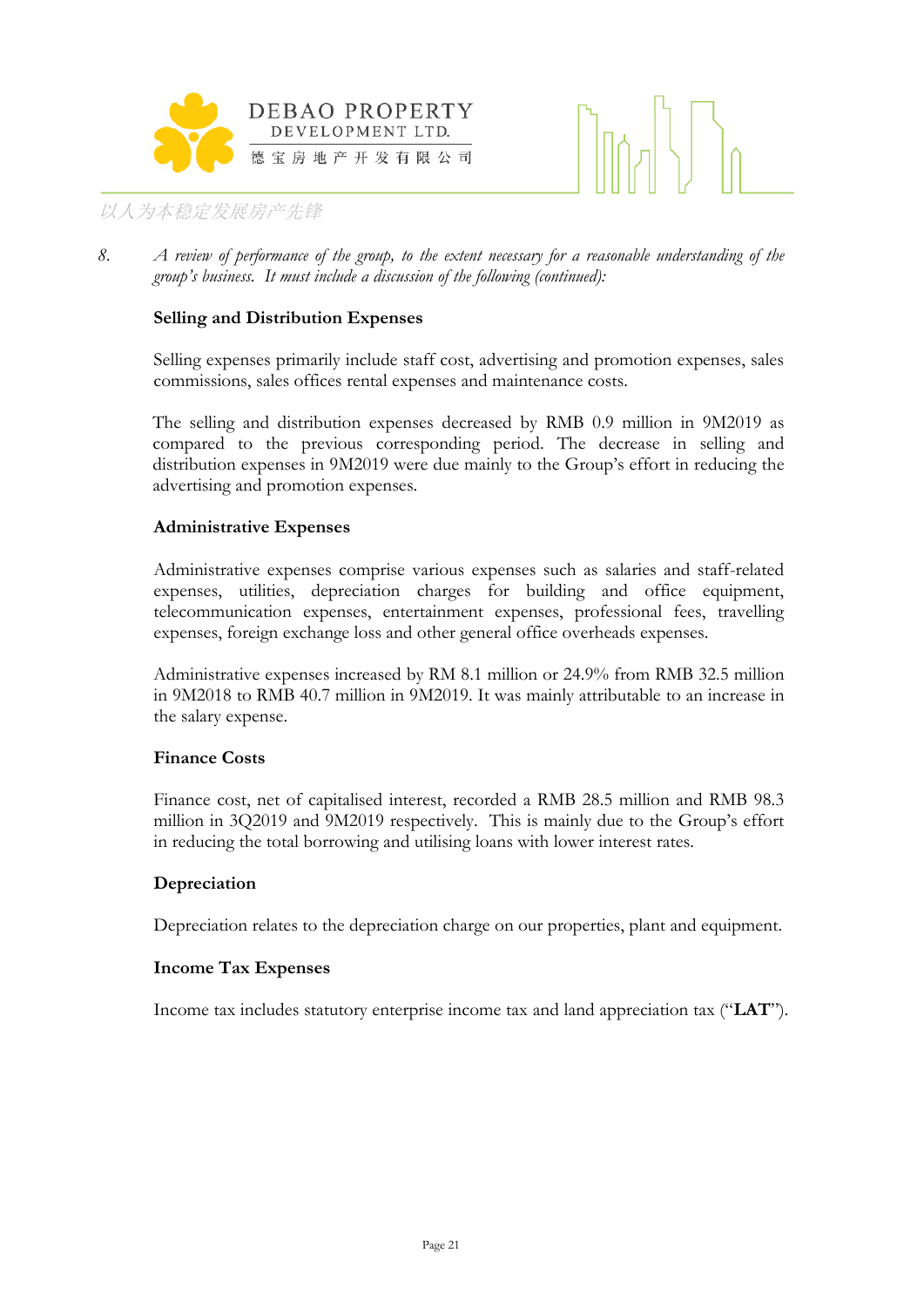



*8. A review of performance of the group, to the extent necessary for a reasonable understanding of the group's business. It must include a discussion of the following (continued):*

# **Net Loss**

The Group recorded a net loss of RMB 87.0 million in 9M2019, compared to a net loss of RMB 224.4 million in 9M2018. The Proforma CFS, which without the Notional Adjustment this period, with a same comparability of the Group's performance, has presented a net loss of RMB 87.0 million in 9M2019 and a net loss of RMB 224.4 million in 9M2018 respectively.

# **Statement of Financial Position as at 30 Sep 2019**

## **Current Assets**

Current assets comprise mainly development properties, cash and bank balances, restricted cash and cash equivalents and trade and other receivables. Current assets amounted to approximately RMB 1,771.8 million compared to approximately RMB 1,974.8 million in FY2018.

The largest components of our current assets were development properties, restricted cash and cash equivalents and trade and other receivables, which stood at RMB 1,715.2 million, as compared to RMB 1,817.4 million in FY2018.

Development properties, which include the cost of land, interest capitalised, and related costs, accounted for approximately RMB 941.2 million compared to RMB 970.9 million a year ago which resulted from the sales of development properties in this period.

The Group's cash and bank balances decreased by RMB 6.4 million, from RMB17.6 million to RMB 11.2 million in FY2018, which was primarily attributable to the net cash used in operating activities of RMB 19.1 million, offset by net cash generated in both investing activities and financing activities of RMB 12.7 million.

In addition, restricted cash stood at RMB 134.2 million, approximately 33.6% lower than RMB 202.0 million as in FY2018, which is the result of repayment of bank loans and thus released the related restricted cash.

Trade and other receivables stood at approximately RMB 639.8 million, approximately 0.7% less than RMB 644.5 million in FY2018.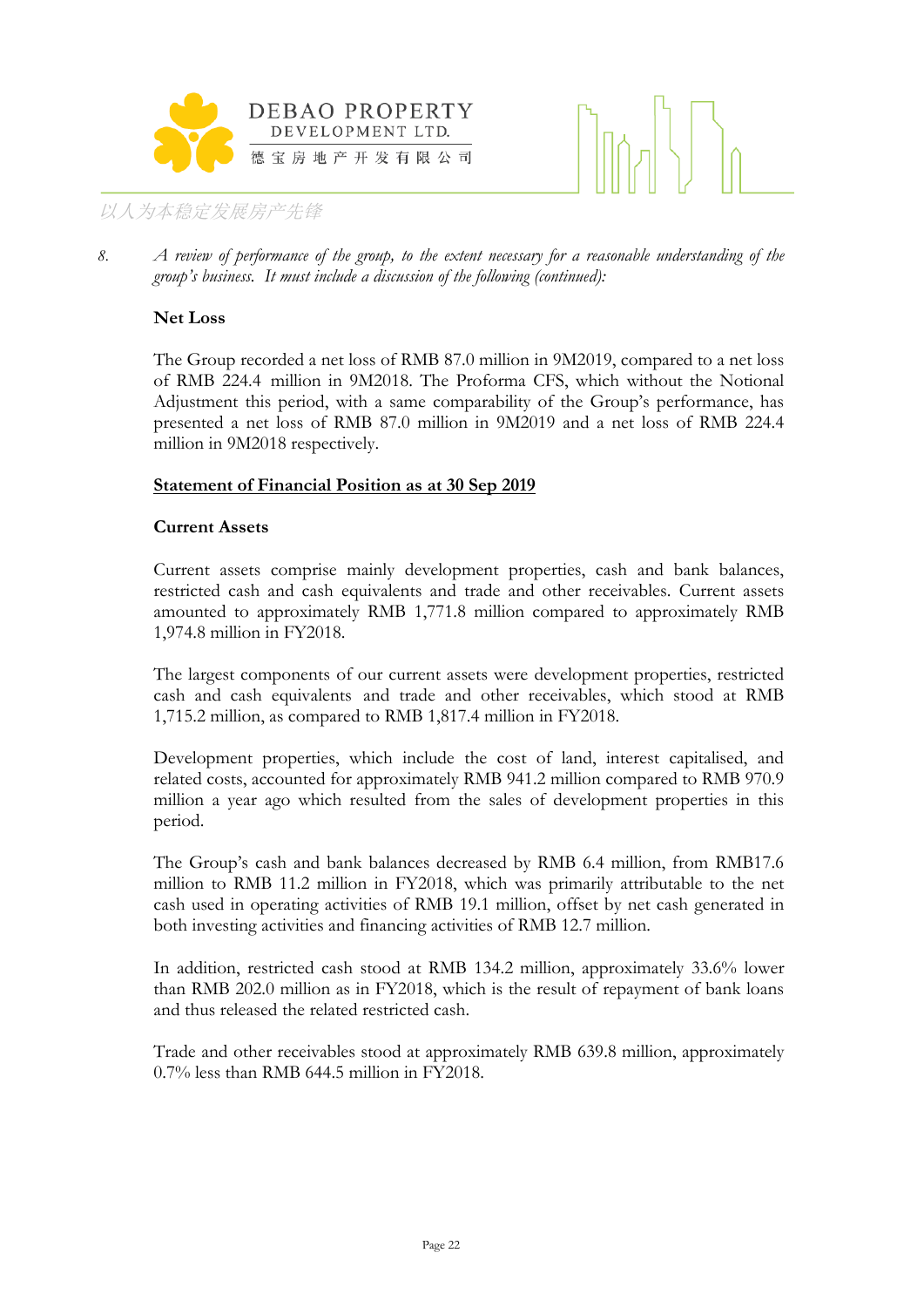



*8. A review of performance of the group, to the extent necessary for a reasonable understanding of the group's business. It must include a discussion of the following (continued):*

#### **Non-current assets**

Non-current assets comprise mainly investment properties, plant and equipment. The amount of RMB 2,173.5 million is almost unchanged from end of FY2018.

The investment properties are held to generate rental income and/or for capital appreciation. Our investment properties comprise mainly our Debao Hotel Complex together with the adjacent land and underground carparks, commercial premises located in Debao Garden and Jiangnan Mingju, carparks located in Debao Garden, Tianjin Boulevard buildings and Sihui City Mall. The net book value of investment properties was approximately RMB 2,115.0 million.

## **Current liabilities**

Trade and other payables, which mainly comprise amounts payable to contractors and suppliers and advance receipts from property development sales, stood at approximately RMB 657.1 million, approximately 7.9% higher than RMB 609.1 million as at 31 December 2018. The increase in trade and other payables was mainly due to the increased work to meet the grand opening in Bay ONE and Tianjin Boulevard on 7 October 2019 and 28 September 2019 respectively.

## **Bank and Other Loans**

Please refer to item 1(b)(ii).

#### **Shareholders' equity**

Equity is comprised of share capital, translation reserve, non-controlling interest and retained earnings. The non-controlling interest pertains to

- a) 32% shareholding held by the minority interest in a PRC subsidiary, Guangxi Hezhou De Neng Mining Co., Ltd;
- b) 42.2% shareholding held by the minority interest in a PRC subsidiary, Tianjin Hotel Street Co., Ltd;
- c) 60% shareholding held by the minority interest in a PRC subsidiary, Foshan Nanhai Chuang Xin Tian Hotel Management Co., Ltd;
- d) 19% shareholding held by the minority interest in a PRC subsidiary, Sihui Debao Jiangnan Mingju Property Development Co.,Ltd; and
- e) 50% shareholding held by the minority interest in a Malaysia subsidiary, Poly Ritz Green (Malaysia) Sdn. Bhd.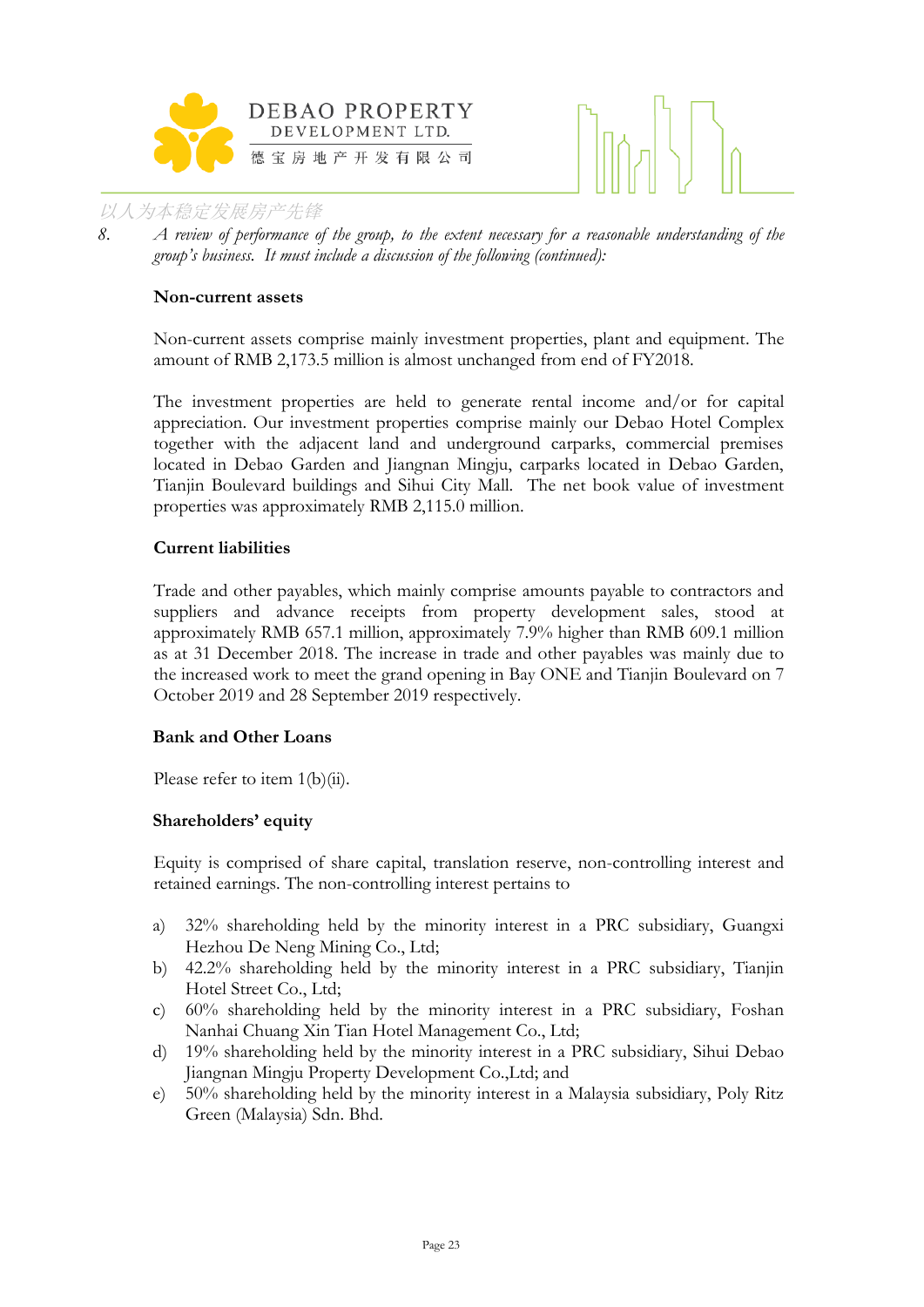



*8. A review of performance of the group, to the extent necessary for a reasonable understanding of the group's business. It must include a discussion of the following (continued):*

Shareholders' equity amounted to RMB 727.8 million, representing a decrease of RMB 100 million from RMB 827.8 million at 31 December 2018, due to the loss incurred in this period.

## **Cash flow statement**

The Group has a net cash outflow in operating activities of RMB 19.1 million in 9M2019, which comprise operating cash outflows before movements in working capital of RMB 2.2 million, in addition to net working capital generated from operations of RMB 76.5 million and adjusted by net use of finance cost and interest received as well as income tax of approximately RMB 95.5 million. The net working capital outflows were mainly due to the net cash inflow in development properties and decrease in trade and other payables offset by net cash outflow by interest paid during the current reporting period.

The net cash inflow in investing activities is RMB 7.0 million.

The Group recorded a net cash inflow in financing activities of RMB 5.7 million during 9M2019. This was mainly due to a decrease in restricted cash offset by repayment of bank loans.

With the above, the Group has recorded a net decrease in cash and cash equivalents of RMB 6.4 million for 9M2019.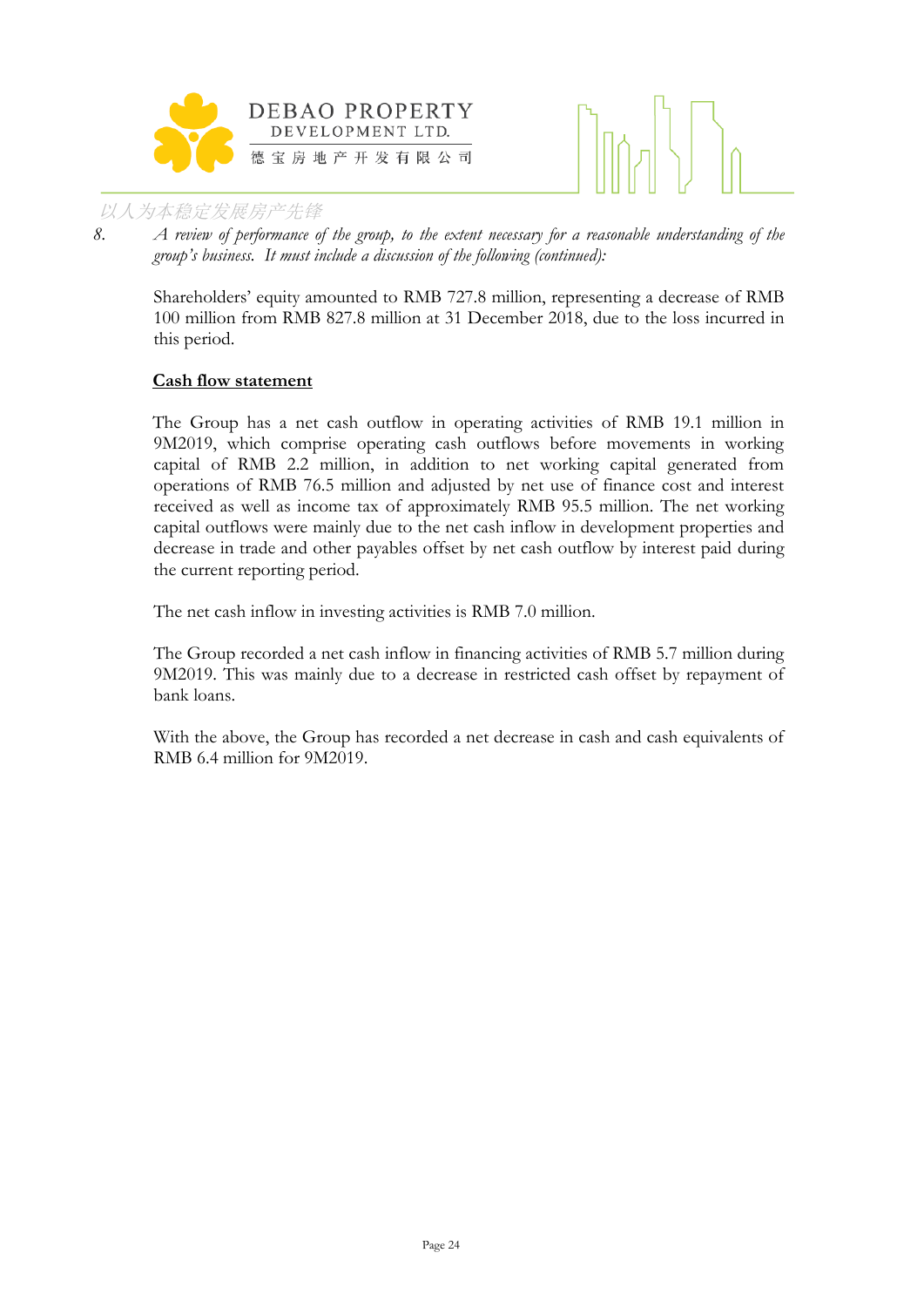



*9. Where a forecast, or a prospect statement, has been previously disclosed to shareholders, any variance between it and the actual results.*

The results are in line with the general prospect commentary which were previously disclosed to shareholders in the results announcement for the financial year ended 31 December 2018.

*10 A commentary at the date of the announcement of the significant trends and competitive conditions of the industry in which the group operates and any known factors or events that may affect the group in the next reporting period and the next 12 months.*

## **Market Outlook**

As a result of the Government's policy to curb speculation, the property average selling price has become stable. Transaction volumes have decreased from 3.7 million sqm in 2Q2019 to 3.0 million sqm (See Note 1 below) in 3Q2019, which is a decrease of approximately 18.6%.

## **Project Updates**

As at 30 September 2019, the Group has two development projects with GFA of approximately 0.42 million sqm as follows:

Projects located at Kuala Lumpur in Malaysia:

- 1) Project Imbi (Construction of the twin residential towers commenced in August 2018, pre-sale commenced on 2 November 2019); and
- 2) Project Kuchai Lama(Construction of five towers including offices, residential and service apartments/hotel. Construction has yet to commence).

These are expected to be separately completed in various phases up till 2023. Financing for these projects are currently being arranged.

Projects located in PRC:

- 1) Tianjin Boulevard a redevelopment project (hotel and shopping mall) in Tianjin HePing District, Nanshi Hotels Street (天津市和平区南市旅馆街) (Grand opening at 28 September 2019); and
- 2) Bay ONE, previously known as Sihui City Mall Phase 2 a residential and shopping mall development project with a planned GFA of approximately 104,426 sqm. (Pre-sales commenced in 7 October 2019).

The Group continuously sources for quality and commercially viable new land reserves both in China and overseas, including retail mall development, redevelopment of industrial land as well as tourism development projects.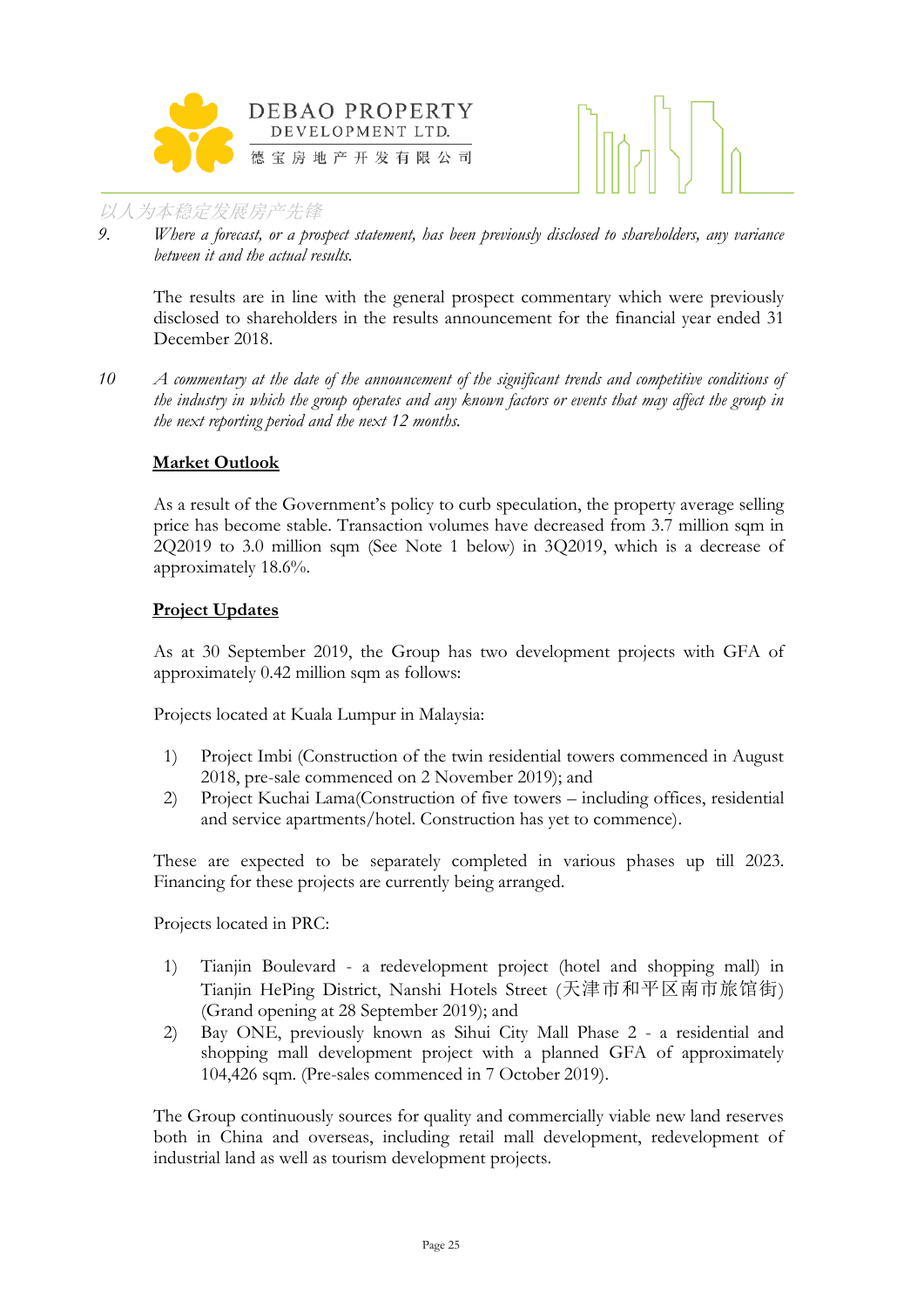



*10 A commentary at the date of the announcement of the significant trends and competitive conditions of the industry in which the group operates and any known factors or events that may affect the group in the next reporting period and the next 12 months (continued).*

The accumulated sales/pre-sales (See Note 2 below) status of our projects as at 30 September 2019 are as follows:

| Projects                       | Sales/Pre-sales<br>Value - RMB'000 | Sales/Pre-sales<br>$GFA - Sqm$ | Approximate<br>$ASP/Sq$ m –<br><b>RMB</b> | Estimated<br>Percentage of<br>Completion |
|--------------------------------|------------------------------------|--------------------------------|-------------------------------------------|------------------------------------------|
| Jin Long Garden–South Zone     | 842,179                            | 86,360                         | 9.752                                     | $100\%$                                  |
| Jiangnan Mingju Phases 5 and 6 | 994,615                            | 146,075                        | 6,809                                     | 100%                                     |
| Sihui City Mall                | 377,480                            | 58.229                         | 6,483                                     | 100%                                     |
| Total                          | 2,214,274                          | 290,664                        | 7,618                                     | NΑ                                       |

The accumulated sales/pre-sales (See Note 2 below) status of our projects for 9M2019 are as follows:

| Projects                       | Sales/Pre-sales<br>Value - RMB'000 | Sales/Pre-sales<br>$GFA - Sqm$ | Approximate<br>$ASP/Sq$ m –<br><b>RMB</b> | Estimated<br>Percentage of<br>Completion |
|--------------------------------|------------------------------------|--------------------------------|-------------------------------------------|------------------------------------------|
| Jin Long Garden – South Zone   | 1.279                              | 130                            | 9,838                                     | 100%                                     |
| Jiangnan Mingju Phases 5 and 6 |                                    |                                |                                           | $100\%$                                  |
| Sihui City Mall                | 509                                | 92                             | 5,532                                     | 100%                                     |
| Total                          | 1,788                              | 222                            | 8,054                                     | NA                                       |

The sales/pre-sales (See Note 2 below) of our projects for 3Q2019 are as follows:

| Projects                       | Sales/Pre-sales<br>Value - RMB'000 | Sales/Pre-sales<br>$GFA - Sqm$ | Approximate<br>$ASP/Sq$ m –<br><b>RMB</b> | Estimated<br>Percentage of<br>Completion |
|--------------------------------|------------------------------------|--------------------------------|-------------------------------------------|------------------------------------------|
| Jin Long Garden – South Zone   | 1.061                              | 67                             | 15,835                                    | $100\%$                                  |
| Jiangnan Mingju Phases 5 and 6 |                                    |                                |                                           | 100%                                     |
| Sihui City Mall                | 509                                | 92                             | 5,532                                     | 100%                                     |
| Total                          | 1,570                              | 159                            | 9,874                                     | NΑ                                       |

Sales for Jiangnan Mingju Phases 5 and 6 in 9M2019 have been recognised as revenue in the current reporting periods. The sales for Jin Long Garden – South Zone (Phase 2) (a 55% joint-ventured project) have also been recognised in 9M2019 when handed over.

Notes

<sup>(1)</sup> Source from Bureau of Housing and Urban-Rural Development of Foshan (http://www.fsjw.gov.cn/zwgk/zdxxgk/fdcsc/sjtj/) (2) Sales/pre-sales with certainty on receipt of purchase consideration, including those not ready for handover or key collections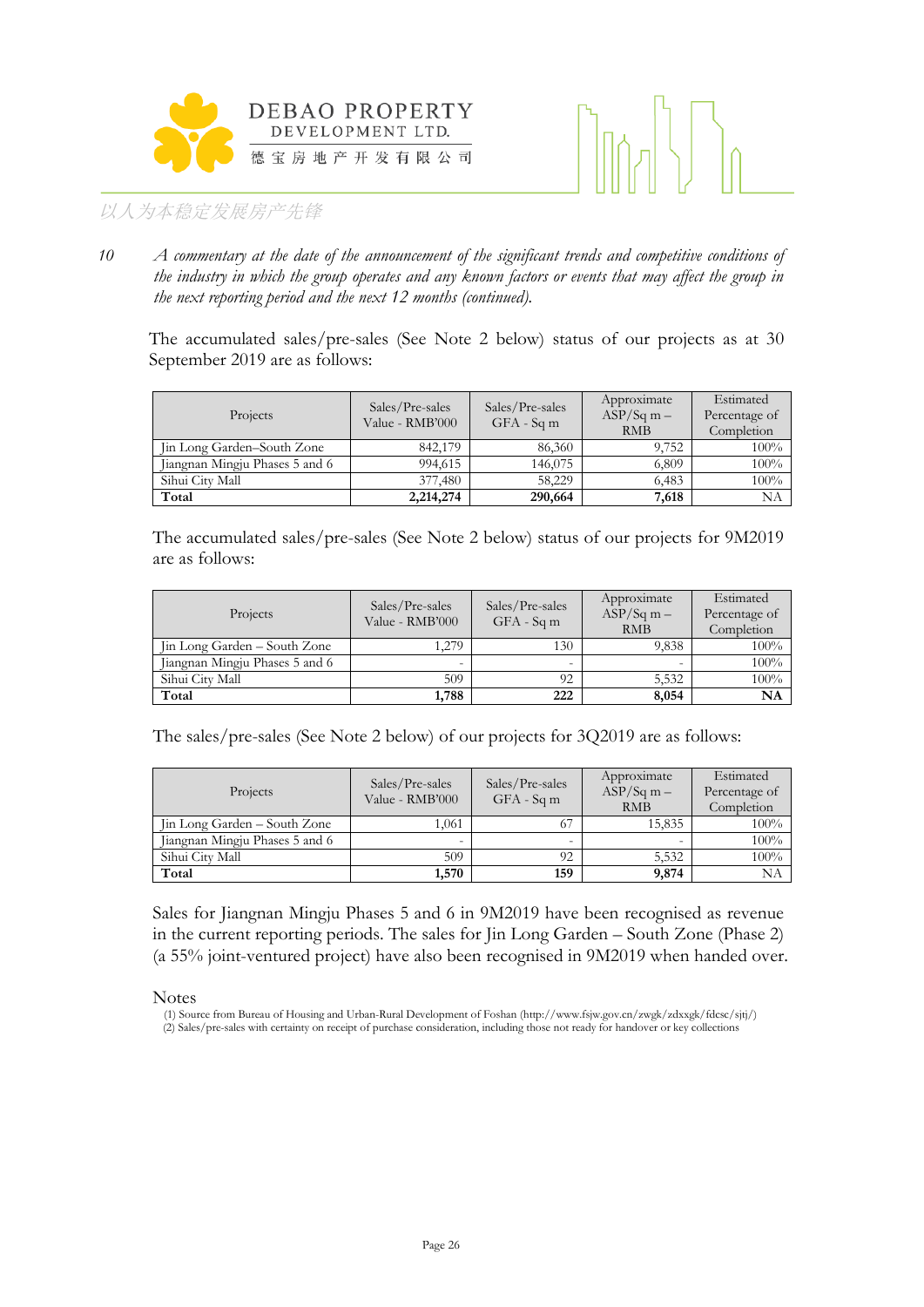



*(a) Current Financial Period Reported on*

No dividend is proposed as the Company is loss making for the first 9 months in 2019.

 $\left[\left|\left[\left(\frac{1}{2}\right)\right]\right|^2\right]_0$ 

*(b) Corresponding Period of the Immediately Preceding Financial Year*

None.

*(c) Date payable*

Not applicable.

*(d) Books closure date*

Not applicable.

*12. If no dividend has been declared/recommended, a statement to that effect.*

The Group recorded a net loss for 9M2019.

#### *13. Interested Person Transactions*

|                              | Aggregate value of all interested |                                    |
|------------------------------|-----------------------------------|------------------------------------|
|                              | person transactions during the    |                                    |
|                              | financial period under review     | Aggregate value of all interest    |
|                              | (excluding transactions less than | person transactions conducted      |
|                              | S\$100,000 and transactions       | under shareholders' mandate        |
|                              | conducted under shareholders'     | pursuant to Rule 920 (excluding    |
|                              | mandate pursuant to Rule 920)     | transaction less than \$\$100,000) |
| Name of interested person    | 9M2019                            | 9M2019                             |
| Zhong Yu Xin <sup>(1)</sup>  | S\$ 497,923 <sup>(2)</sup>        |                                    |
| Yuan Le Sheng <sup>(3)</sup> | S\$ 670,887(4)                    |                                    |

Notes:

(1) Mr. Zhong Yu Xin is the brother of our Executive Director and CEO, Mr. Zhong Yu Zhao.

- (2) Lease of Debao Hotel.<br>(3) Mr. Yuan Le Sheng is t (3) Mr. Yuan Le Sheng is the father of our Executive Director, Mr. Yuan Jia Jun and the Company's controlling shareholder (4) Consultancy fee and disposal of Foshan Nanhai Rural Credit Union shares to Yuan Le Sheng (S\$554,
- (4) Consultancy fee and disposal of Foshan Nanhai Rural Credit Union shares to Yuan Le Sheng (S\$554,547)

## BY ORDER OF THE BOARD

Zhong Yu Zhao Executive Director and CEO 13 November 2019